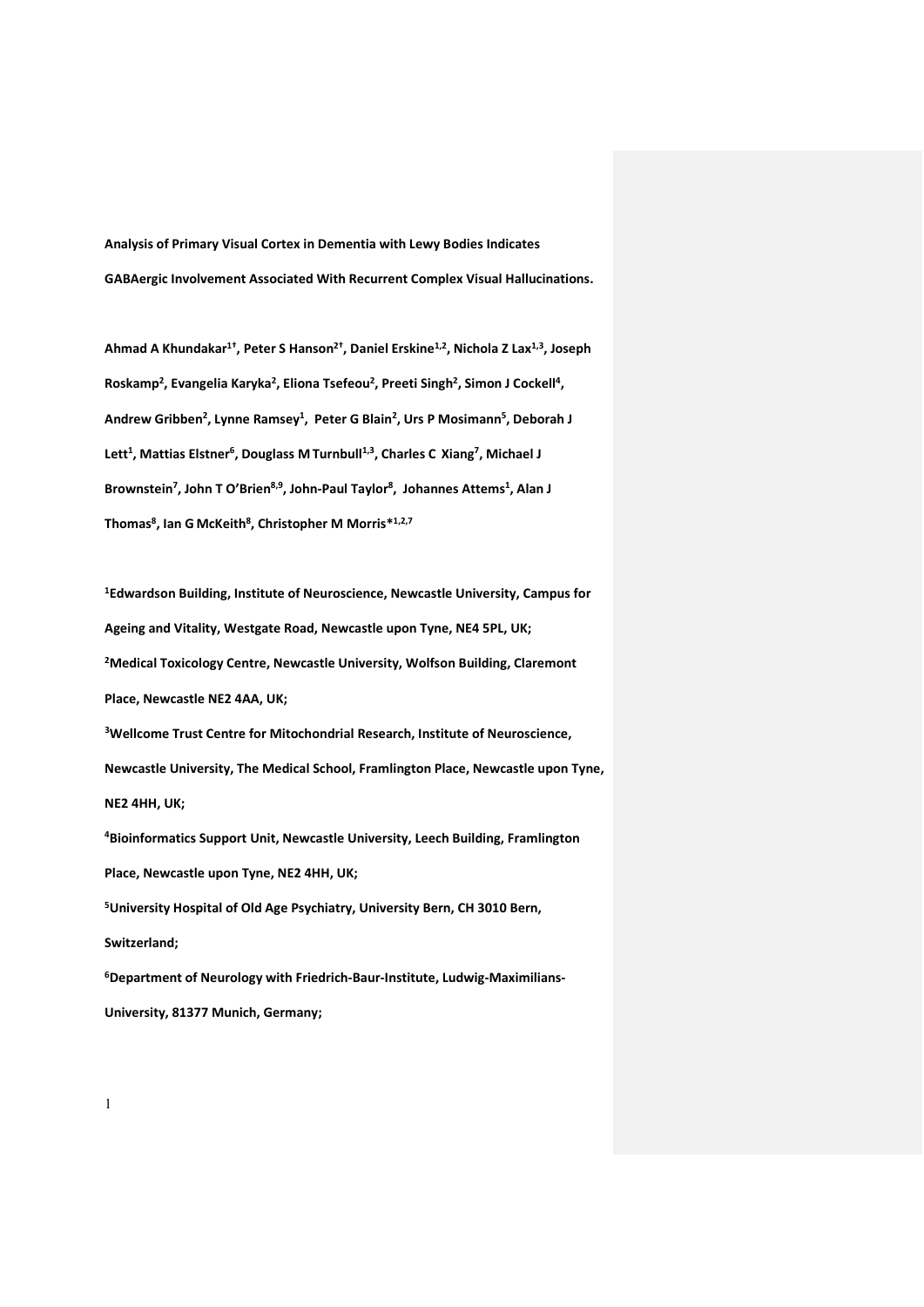**7Laboratory of Genetics at the National Institute of Mental Health/National Human Genome Research Institute, National Institutes of Health, Bethesda, Maryland, MD20892, USA;** 

**8Biomedical Research Building, Institute of Neuroscience, Newcastle University, Newcastle University, Westgate Road, Newcastle upon Tyne, NE4 5PL, UK; 9Department of Psychiatry, University of Cambridge School of Clinical Medicine, Box 189, Level E4 Cambridge Biomedical Campus, Cambridge CB2 0SP, UK.**

**†, These authors contributed equally to the work.** 

**\*, Corresponding Author**

**c.m.morris@ncl.ac.uk**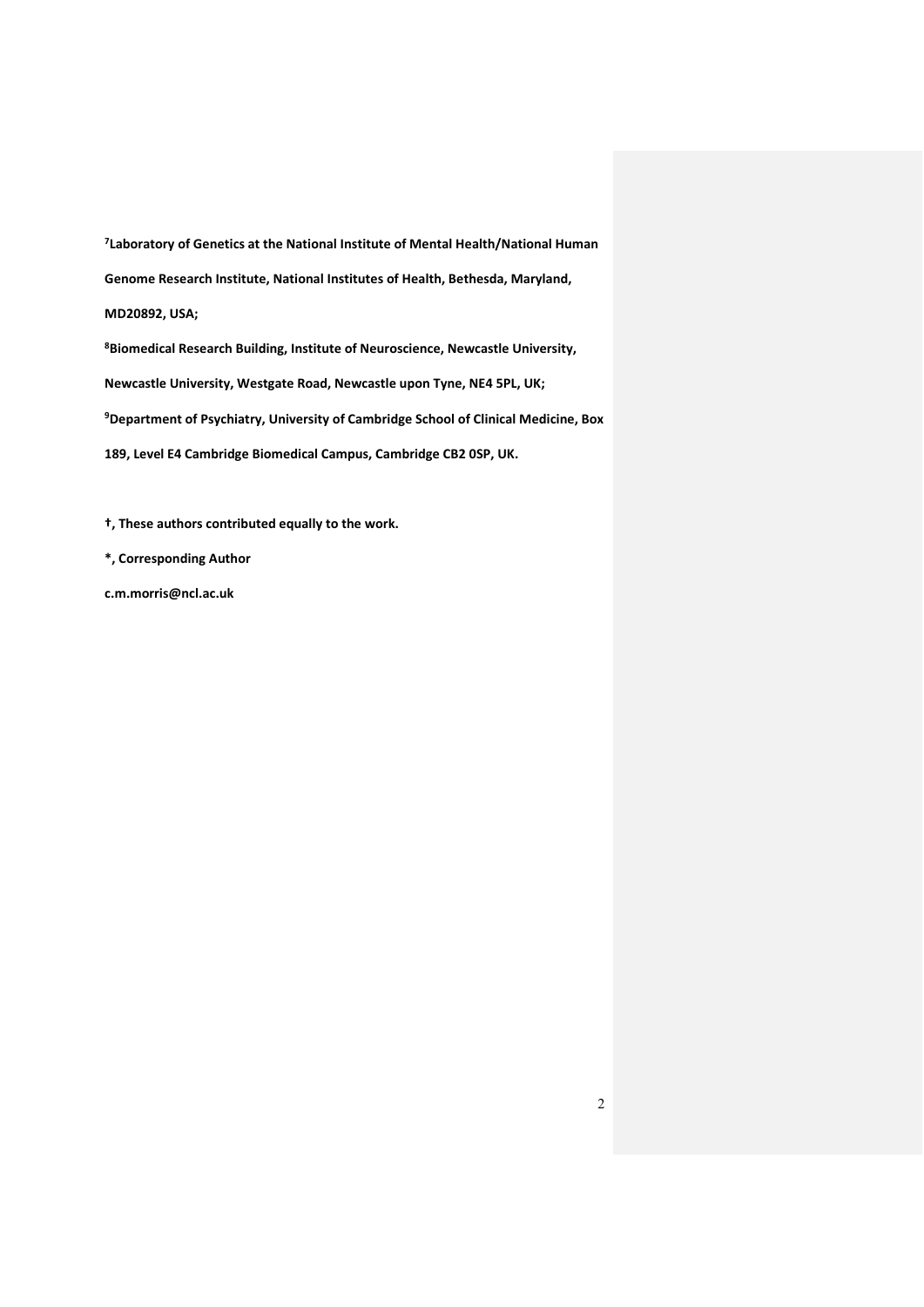### **ABSTRACT**

A major clinical finding in dementia with Lewy bodies (DLB) is the presence of wellformed visual hallucinations and an associated finding is the presence of glucose hypometabolism and reduced perfusion on imaging of the primary visual cortex. We therefore sought to determine the underlying basis for these changes in order to aid understanding the involvement of the visual system in the generation of recurrent complex visual hallucinations (RCVH) which are a characteristic feature of DLB. Pathological investigation showed an absence of alpha-synuclein pathology or neurofibrillary tangles in primary visual cortex but the presence of mild alphasynuclein pathology and tangles in the adjacent secondary visual cortex. This contrasted with Alzheimer's disease (AD) where both primary and secondary visual cortex showed significant neurofibrillary tangle burden. Stereological analysis of neurones in primary visual cortex showed no change in density or volume in DLB, but a reduction in neuronal volumes without density change in AD indicating atrophy. GAD65/67 immunohistochemistry showed no reduction in interneurone number in DLB suggesting that GABAergic neurones were essentially intact. However microarray analysis of primary visual cortex in DLB showed an altered neuropeptide profile and changes in GABAergic markers suggesting altered GABAergic neuronal function.. In addition loss of post synaptic GABA markers such as Gephyrin, GABARAP, and Kif5A were also present along with decreased synaptophysin suggesting altered synaptic activity within the primary visual cortex. Post synaptic glutamatergic neuronal signalling was also affected given a reduction in vesicular glutamate transporter protein expression and PSD-95 expression. The changes identified appear to support the concept that decreased inhibitory neurone activity and enhanced glutamatergic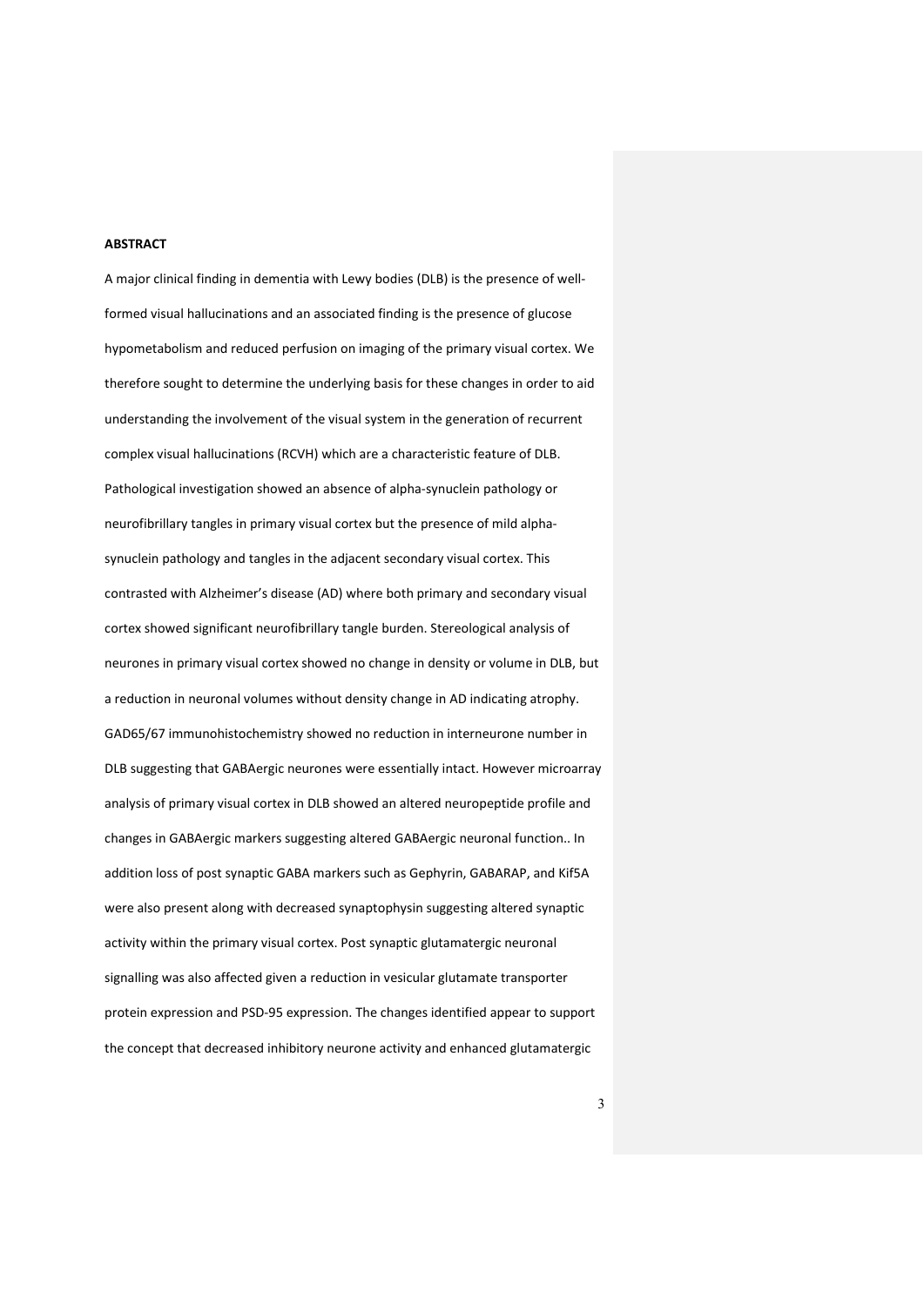neuronal excitability occur in the primary visual cortex in DLB and we speculate that this may contribute to the RCVH. If so, these results suggest it may be possible to reduce RCVH through targeting of GABA neurones using selective GABAergic agonists.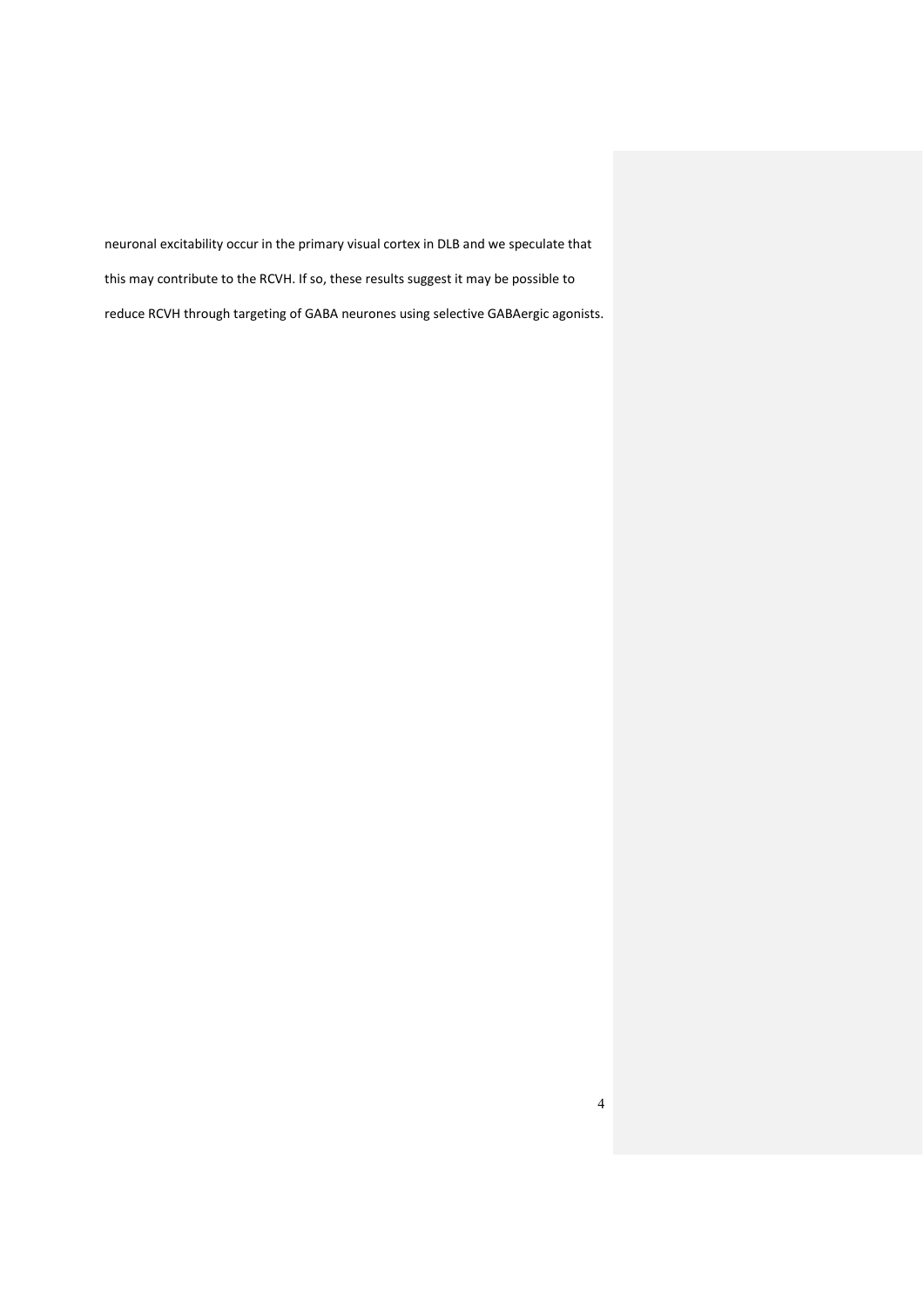### **Introduction**

Dementia with Lewy bodies (DLB) accounts for up to 20% of all dementia cases at autopsy [\[1\]](#page-26-0). Clinically DLB is associated with at least two of the following three core clinical features: recurrent complex visual hallucinations (RCVH), fluctuating cognition and parkinsonism [\[2\]](#page-26-1) or one of these plus one supportive feature (from: neuroleptic sensitivity, abnormal dopaminergic imaging of striatum, or rapid eye movement sleep behaviour disorder) [\[3\]](#page-26-2). It is the presence of RCVH however, that has been suggested to be one of the most characteristic of the disorder and their treatment can be complicated by severe neuroleptic sensitivity [\[2\]](#page-26-1) .

The RCVH in DLB are described as being well formed and involve animals, people, and objects [\[4\]](#page-26-3) and show some similarities with the visual hallucinations seen in Charles-Bonnet syndrome and those that occur following occipital infarction [\[5,](#page-26-4) [6\]](#page-26-5). Illusions and misperceptions are also experienced, and the occurrence of passage and presence hallucinations are also common, as with Parkinson's disease (PD) and Parkinson's disease with dementia (PDD) [\[7-9\]](#page-26-6). Whilst RCVH are one of the core clinical symptoms of DLB, their aetiological basis is essentially unknown. DLB subjects show, for example, hypoperfusion and glucose hypometabolism in the medial occipital lobe including the primary and secondary visual cortex [\[12-14\]](#page-26-7) and this associates with the visuoperceptual problems which are common to both DLB and PDD [\[15\]](#page-26-8). RCVH have been suggested to be due to cortical atrophy, although most neuroradiological studies do not find significant atrophy of the medial occipital cortex in DLB or in PD or PDD [\[16-](#page-26-9) [21\]](#page-26-9). Whilst there appears to be involvement of the lateral occipital cortex in DLB [\[13,](#page-26-10)  [14\]](#page-26-11), the only significant pathology reported is spongiform change and gliosis in the

**Commented [JT1]:** I would focus on perhaps that they cause patient and carer distress and are a marker for early nursing home admission.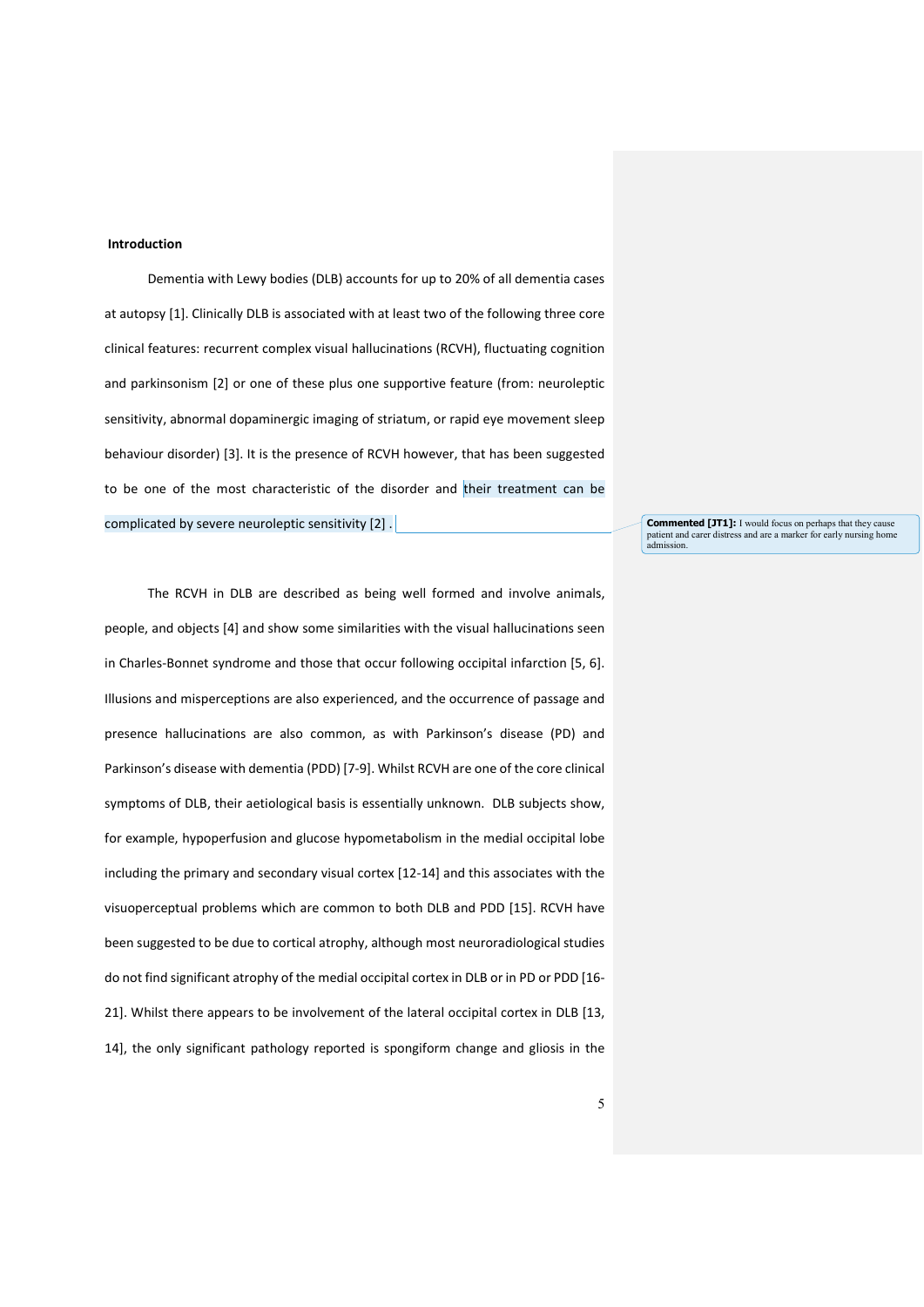medial occipital white matter [\[22\]](#page-27-0), although this has not been observed in all studies [\[23\]](#page-27-1).

Ocular pathology may also contribute but these are common in elderly individuals where clouding, increased central and peripheral corneal opacity, and macular degeneration being typical [\[10,](#page-26-12) [24\]](#page-27-2). Related to these ocular changes with age there are also changes in visual perception with decreased capacity to identify motion in spatial suppression tasks [\[25\]](#page-27-3), and in motion perception [\[26,](#page-27-4) [27\]](#page-27-5), along with reduced acuity [\[28\]](#page-27-6) and ability to determine images in the peripheral fields [\[29\]](#page-27-7). These changes are accompanied by problems associated with visual image processing including altered saccadic eye movements. Visual imagery appears reduced in normal ageing with a decreased ability to respond to cues with decreased image generation as a result of decreased ability of cortical visual association areas [\[30\]](#page-27-8). This is also seen with simple image generation [\[31\]](#page-27-9) and the prefrontal cortex may mediate this effect with atrophy leading to reduced image manipulation and generation [\[32\]](#page-27-10). The interaction between reduced higher cortical and altered proximal visual system mechanisms associated with ageing may therefore contribute to the RCVH seen in DLB.

The well-formed nature of RCVH in DLB suggests that the ventral visual stream [\[33,](#page-27-11) [34\]](#page-27-12) is affected. The ventral stream from the primary visual cortex projects to the temporal lobe, including the amygdala. These areas contain relatively high numbers of LB and it has been speculated that these contribute to RCVH [\[35,](#page-27-13) [36\]](#page-27-14) although no differences between hallucinating and non-hallucinating cases have been observed. **Commented [JT2]:** This section seems a little over detailed for the introduction. Also you don't mention any of the pre-geniculate Also you don't mention any of the pre-geniculate studies in DLB/PD (apart from one reference later on)

See Neil Archibald Brain review for PD stuff.

Overall I would shorten this paragraph and maybe focus on the pregeniculate data that exists for DLB/PD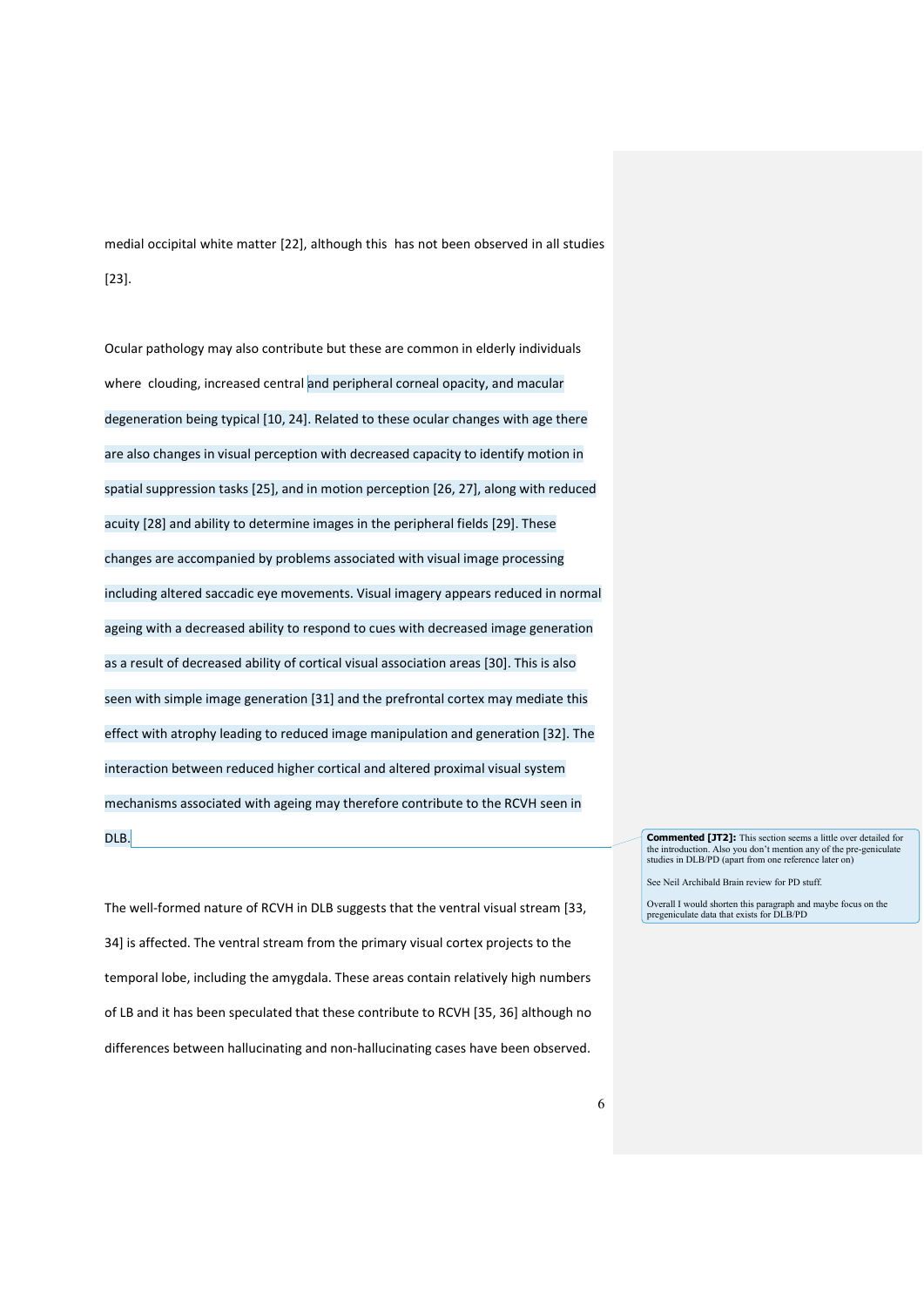Nevetheless high densities in parahippocampal gyrus have been suggested to relate to early development of RCVH [\[23,](#page-27-1) [24\]](#page-27-2). Alpha-synuclein pathology in the retina [\[37\]](#page-27-15) and cholinergic dysfunction [\[38\]](#page-27-16) have been observed indicating that pathological changes in the eye and biochemical changes in the primary visual cortex may contribute to RCVH [\[39\]](#page-27-17).

Since the possible changes in DLB which could contribute to RCVH do not stand alone but are part of the highly complex visual system, the question arises as to what are the molecular substrates of RCVH in DLB? Given the paucity of information on pathology in the primary visual cortex in DLB, but with the presence of a marked and specific hypometabolic deficit in this region [\[13,](#page-26-10) [40\]](#page-27-18), it is certainly possible that biochemical abnormalities in the visual cortex contribute to RCVH. We therefore explored this issue and describe here the analysis of the molecular changes in the primary visual cortex in DLB using a combination of pathology and stereology to identify pathological and neuronal involvement, coupled with transcriptomic analysis of RNA and complimentary protein determination to determine the biochemical systems involved.

**Commented [JT3]:** Where – eye or brain? From the reference it is brain. There is also the Japanese data suggesting CHEI restore perfusion in occipital cortex and this relates to amelioration in RCVH.

**Commented [JT4]:** Need to indicate that used an AD and control cohort as comparator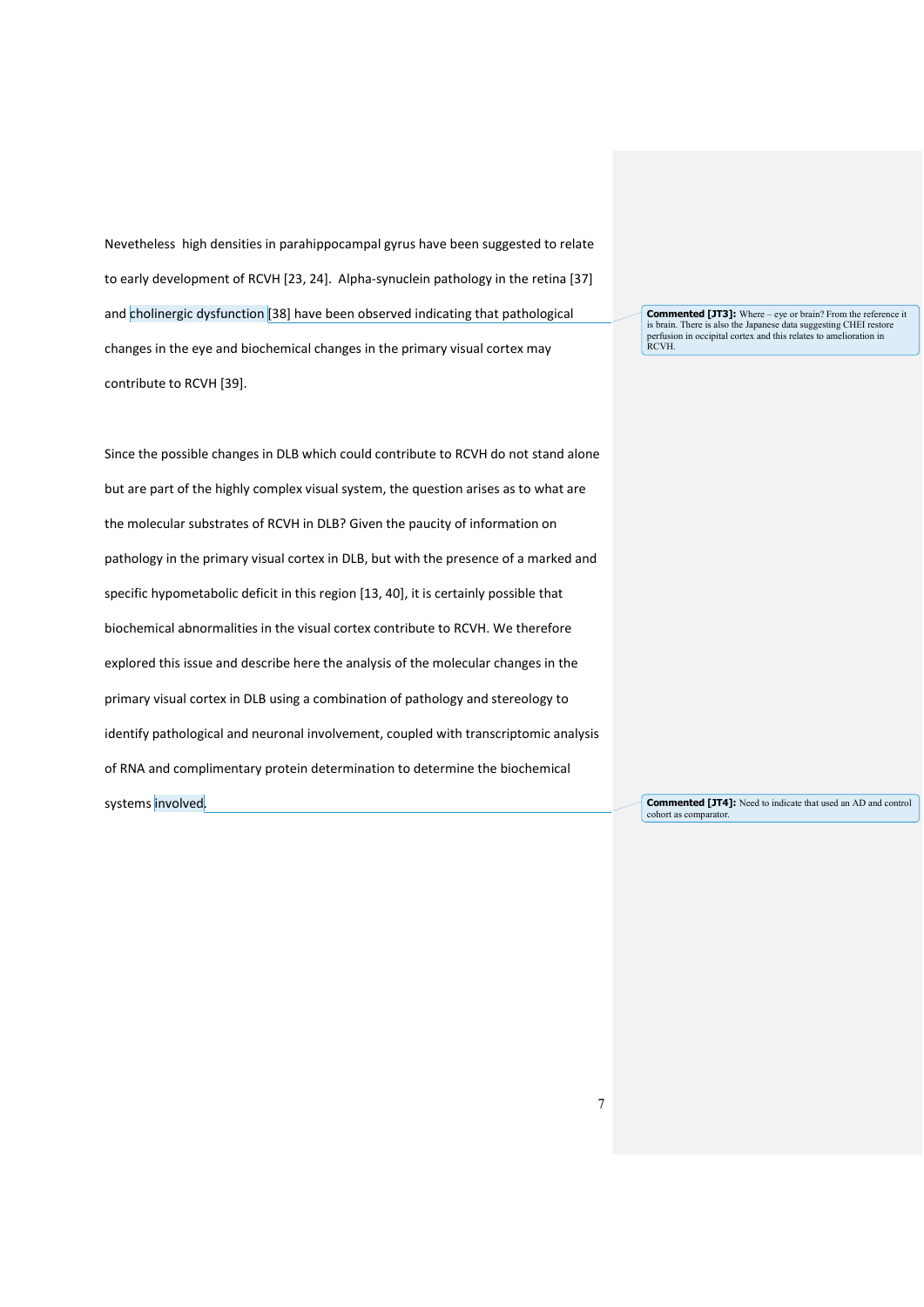## *Clinical Samples*

All procedures were approved by the Local Research Ethics Committee and tissue was obtained from the Newcastle Brain Tissue Resource (NBTR), a UK Human Tissue Authority approved research tissue bank. The DLB and AD cases were from a local prospective clinical study, with participants having clinical assessments repeated annually until death and agreeing to donate tissue for research purposes. Clinical diagnoses of DLB and AD were made according to international consensus criteria [\[3\]](#page-26-2) and NINCDS ADRDA criteria [\[41\]](#page-28-0) respectively. Healthy control subjects were obtained from NBTR and all such cases had had thorough case note review to confirm they did not have cognitive impairment and did have normal everyday function at time of death. All cases had neuropathological confirmation of either DLB, AD, or were neuropathologically normal according to established criteria [\[3,](#page-26-2) [42-44\]](#page-28-1). Cases of DLB had the presence of visual hallucinations documented or were without any documented RCVH (1 case), whilst AD cases showed an absence of any prior history of visual hallucinations (See Table 1). Tissue was obtained at post mortem, and the delay from death to freezing and fixation was noted. Tissue from the left hemisphere was rapidly frozen at -80°C using pre-cooled copper blocks as approximately 1cm thick slices and stored at -80°C until use. The right hemisphere was fixed in 10% formalin and processed by paraffin wax embedding. A 1cm-thick slab of fixed tissue of the occipital lobe was cut into a series of 25 x 40-µm-thick tissue slices from a predefined paraffin-embedded coronal block containing the relevant portion of the middle of the primary visual cortex. Three of the 25 sections were sampled at equally spaced intervals (every eight sections) and stained with cresyl fast violet. The quality of each section was checked for consistency and the slides coded (CMM) to ensure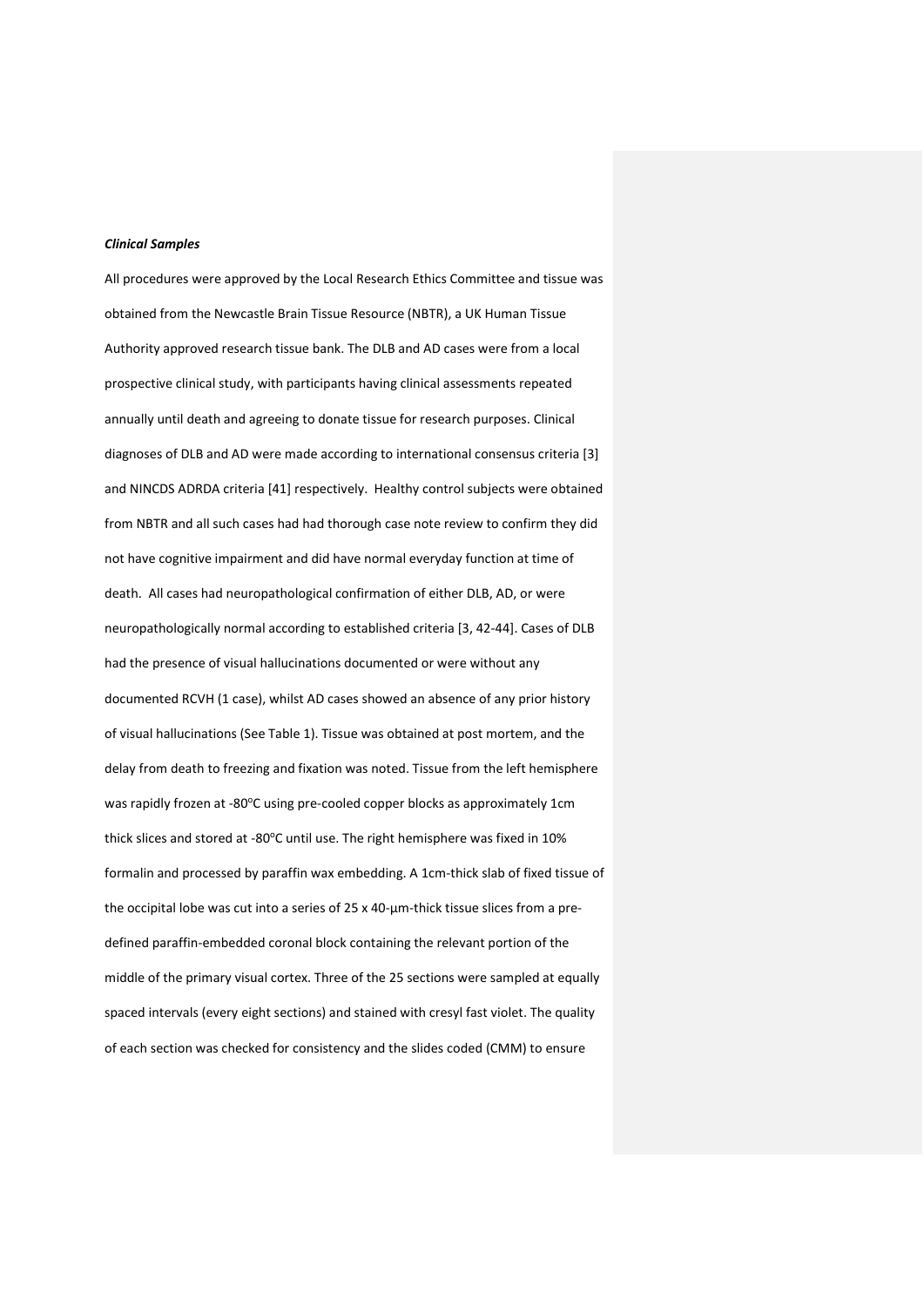that all analysis was carried out blind to diagnosis. The layers of the primary visual cortex were delineated in accordance with previous literature [\[45\]](#page-28-2). All measurements were taken from the cortical strip directly surrounding the Calcarine sulcus. Additional paraffin sections (6-10μm) were taken for pathological investigation and stained for myelin (Loyez stain), and with haematoxylin and eosin to show general structure. Immunohistochemical investigations of pathology used a standard ABC peroxidise method using anti-α-synuclein, anti-Amyloid β peptide , and antiphosphorylated tau and quantified using a standardised morphometric approach [\[46,](#page-28-3) [47\]](#page-28-4) (antibodies details given in Supplementary Table 3).

# **Stereology**

Neuronal density and volume was estimated within layers of the primary visual cortex using analysis software (Stereologer, Chester, MD, USA) to apply the optical disector [\[48,](#page-28-5) [49\]](#page-28-6) and rotator [\[50\]](#page-28-7) methods to obtain the density and volume estimates respectively, as in our previous studies [\[51-53\]](#page-28-8). Neurones were identified using standardised criteria: the presence of a Nissl-stained cytoplasm, pale nucleus and single identifiable nucleolus in cells that were not spherical unlike glial cells. The sections were viewed in oil using a Zeiss Photomicroscope at x 100 objective and a numerical aperture of 1.25. The microscope was attached to a JVC colour video camera TK-C1360B (JVC UK Ltd, London, UK), a motorised *x*- and *y*-axis stage accurate to 1 μm (Optiscan ES110, Prior Scientific Instruments Ltd, Cambridge, UK) and a Heidenhain *z*-axis depth gauge accurate to 0.5 μm (Heidenhain GB Ltd, London, UK) to ensure accurate measurement of disector depth.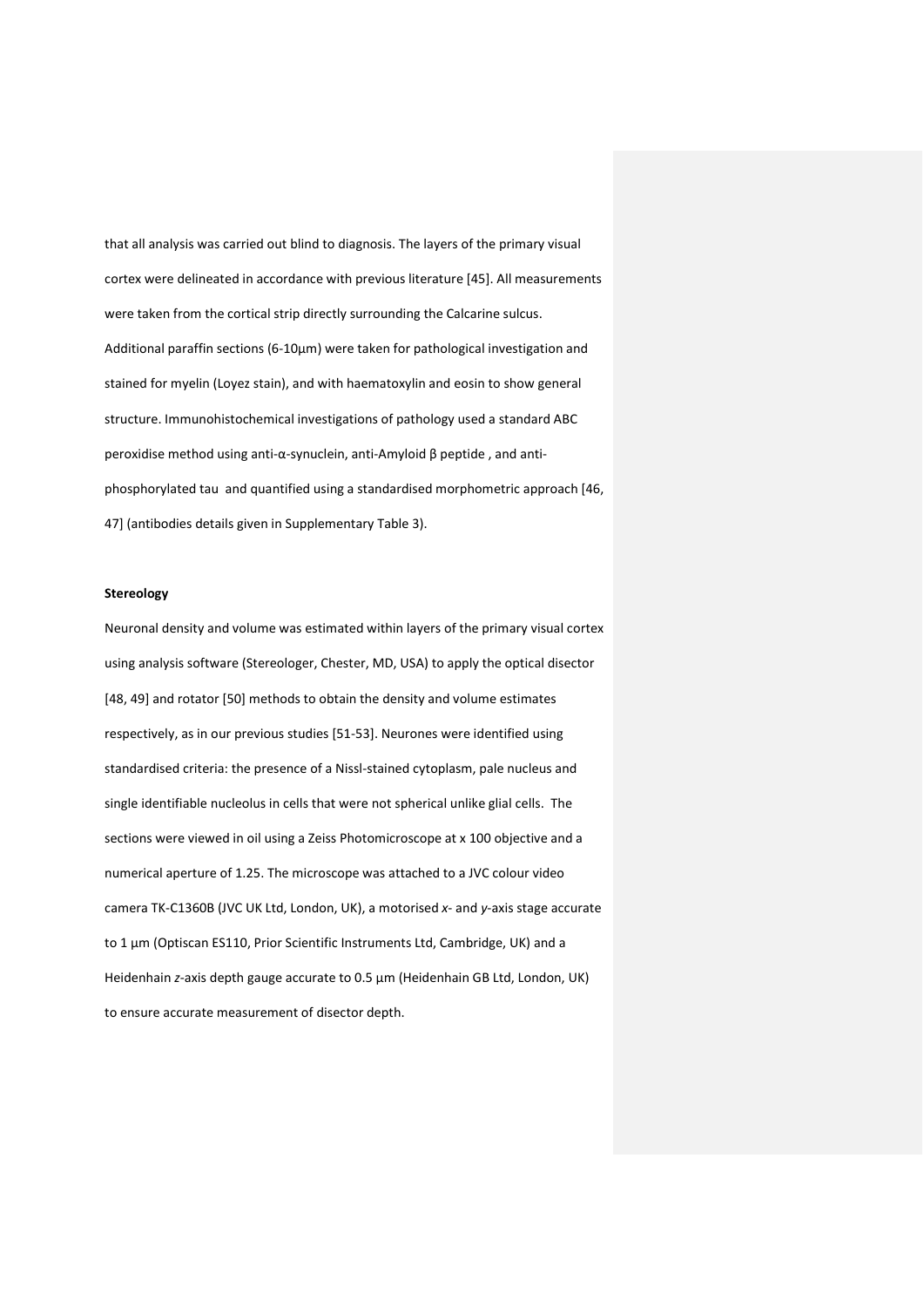Based on our previous investigations [\[51-53\]](#page-28-8), a random sampling strategy was used and estimates were conducted using one disector field per field of view and over 120 counts were made per layer examined in each subject to ensure precise estimates. Each disector frame measured 50 µm long, 50 µm wide and 15 µm deep, with a guard area of at least 4  $\mu$ m taken (average  $\mu$ m) above and below the 3-D disector box, dependent on section thickness measurement. The mean coefficient of error (CE) for the overall neuronal and glial estimates were calculated using the Gundersen-Jensen method [\[54\]](#page-28-9), as previously [\[51-53\]](#page-28-8), and showed that the mean CE for neuronal volume and density reached an acceptable level of precision in all layers in all cases measured (P<0.15) [\[54\]](#page-28-9). There was no significant difference in demographic, clinical and histopathological information on the study sample, as summarised in Table 1. There were no significant differences between the groups in age, gender, tissue pH, duration of tissue fixation (d.f.= 25, P<0.05 for all measures), or post-mortem interval. Mean (±SD) section thickness across all layers was comparable (d.f. = 25, p=0.70) between control (31.82 [1.00] µm), AD (31.58 [0.79] µm) or DLB (31.89 [0.37] µm) groups after processing.

# **RNA isolation**

The primary visual cortex was identified in blocks of snap frozen tissue and approximately 50mg of grey matter was dissected at -20°C from a second series of 14 DLB, 13 control, and 15 AD cases rated as previously (see Supplementary Table 1) and placed in 5 – 10 volumes of pre-cooled RNA*later* solution (Ambion) and stored at - 80ºC. Tissue was removed from RNA*later* and rapidly homogenised in TRI- Reagent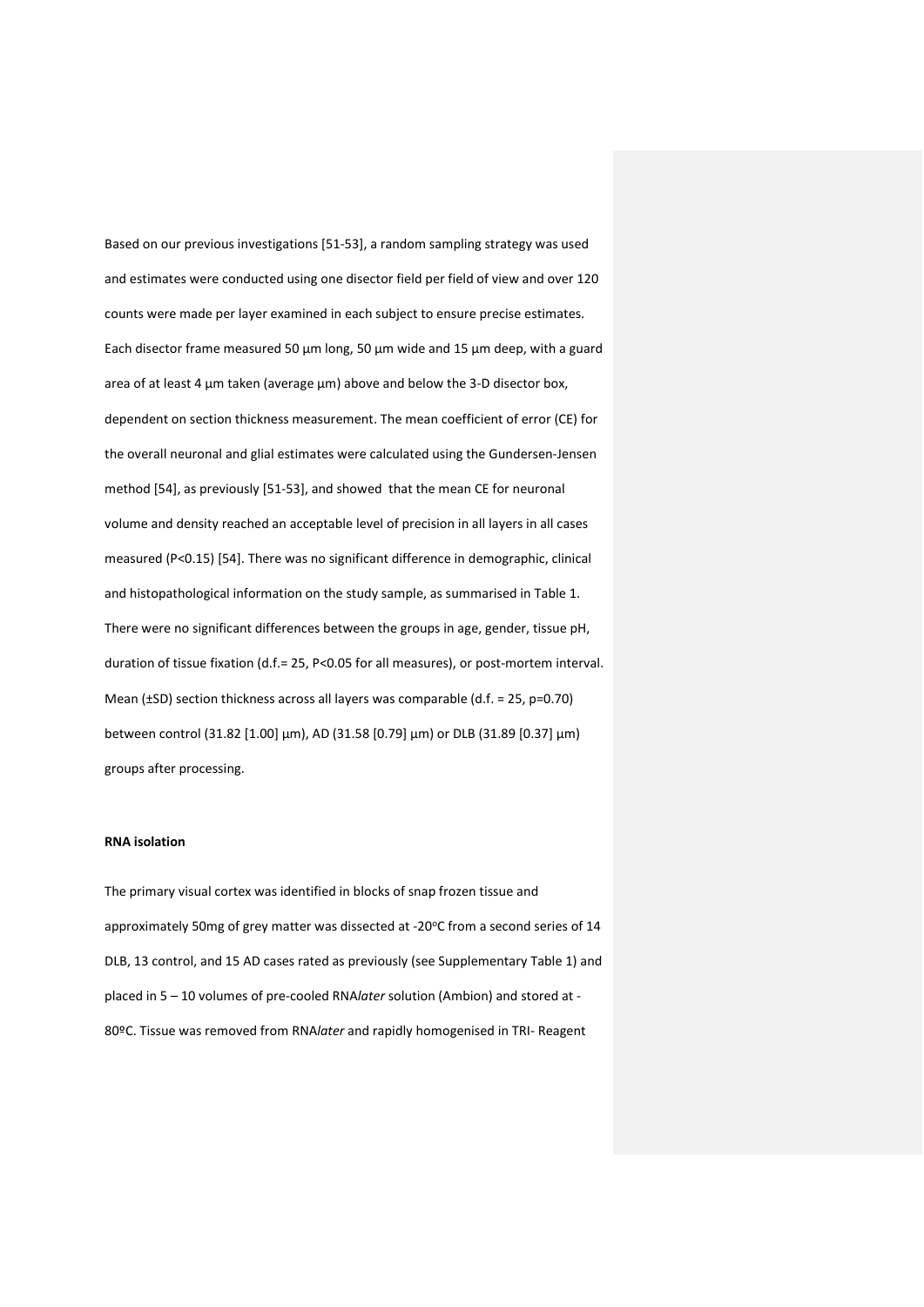(Ambion) and stored at -80ºC. RNA was extracted using a spin column method as per the manufacturer's instructions (Ribopure, Ambion, Warrington, UK) and 1ug of RNA was DNase-treated (Turbo-DNAase free, Ambion). The RNA concentration was determined using a Nanodrop ND 1000 Spectrophotometer (Nanodrop Technologies) and RNA integrity number (RIN) examined with an Agilent 2100 Bioanalyzer RNA 6000 Nano Assay (Agilent Technologies) according to the manufacturer's instructions.

# **Microarray Analysis**

Control ( $n = 12$ ) and DLB ( $n = 12$ ) total RNA samples were selected from the second group on the basis of tissue pH (>6.0) and RIN value (>6.0) (see Supplementary Table 1) and were analysed using Illumina Human-6 v2 BeadChips with approximately 48,000 transcript probes per chip using a GLP certified facility (Aros, Brensby, Denmark). Data was imported into R, log2 transformed using a Variance Stabilizing Transformation [\[55\]](#page-28-10) and Robust Spline Normalisation algorithm designed for Beadarray data [\[56\]](#page-28-11). Following removal of failed samples and outliers using hierarchical clustering, significantly altered transcripts were identified in the limma package [\[57\]](#page-28-12) and differentially expressed genes identified by applying cut-offs of p-Value <0.05 (Benjamini-Hochberg FDR correction [\[58\]](#page-28-13)), and an absolute fold-change of greater than 2. To identify systems that may be altered/associated with DLB in the primary visual cortex we used Gene Ontology (GO) [\[59\]](#page-28-14) to identify biological process, molecular function and cellular component annotations using the GOstats package to test gene lists for over-represented terms [\[60\]](#page-28-15) and also Kyoto Encyclopaedia of Genes and Genomes (KEGG) biochemical pathways [\[61\]](#page-29-0).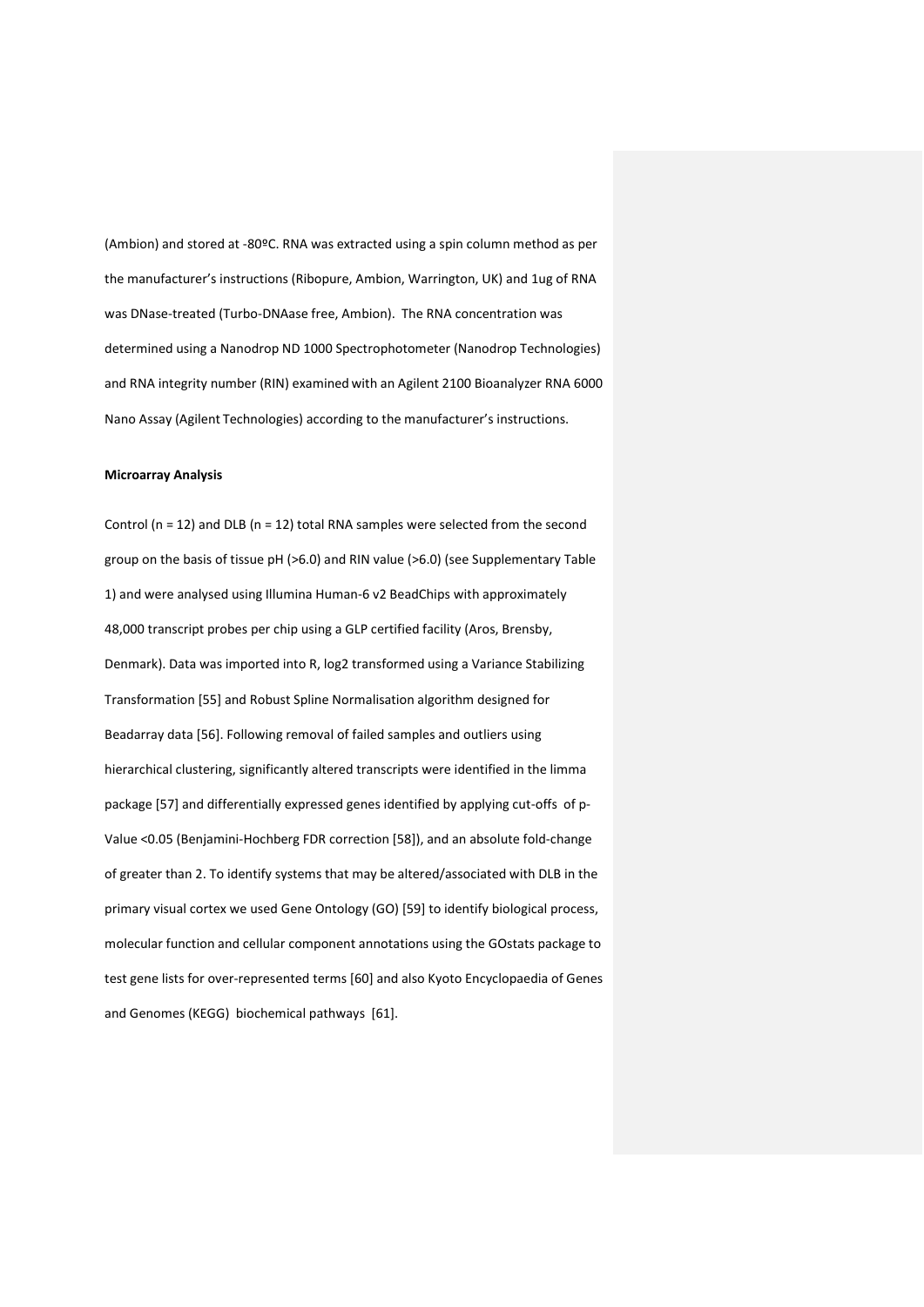# **q-RT-PCR**

Reverse transcription of RNA was performed on 1µg of total RNA using oligo(dT)<sub>12-18</sub> primer (Invitrogen), SupeRNase Inhibitor (Ambion), and Superscript III Reverse Transcriptase at 50°C and samples stored at -80°C until use. Semi-quantitative RT-PCR was performed in triplicate using Taqman® assays (see Supplementary Table 2; Applied Biosystems) using Taqman® Universal PCR Master Mix (Applied Biosystems). A total of 35 different brain tissue samples with total RNA of RIN>6.0 were analysed by q-RT-PCR with 11 control, 12 DLB, and 12 AD subjects used. ABI PRISM® Sequence Detection System software was used to generate 2-ΔΔCT values based on the comparative CT method with GAPDH mRNA as a reference [\[62,](#page-29-1) [63\]](#page-29-2). To compare the relative gene expression, a Mann Whitney test was carried out using 2<sup>-ΔΔCT</sup> values with significance level of p < 0.05.

#### **Protein Determination**

Tissue blocks of the occipital lobe were brought to -20°C in a freezing cabinet and the primary visual cortex identified. Primary visual cortex tissue and a small amount of underlying white matter were isolated using a pre-cooled scalpel (see case details, Supplementary Table 1). Extraction was performed by homogenising 100-150mg of tissue using a rotor stator type homogeniser in ice cold lysis buffer containing 0.2M tetraethyl ammonium bicarbonate, pH 7.2 (TEAB; Sigma), 1mM EDTA, and protease inhibitor tablets (Complete, Roche) and samples stored at -80°C. Samples were thawed, made to 0.02% sodium dodecyl sulphate and sonicated on ice in a sonicating water bath for 20 minutes before protein quantitation was performed using a BCA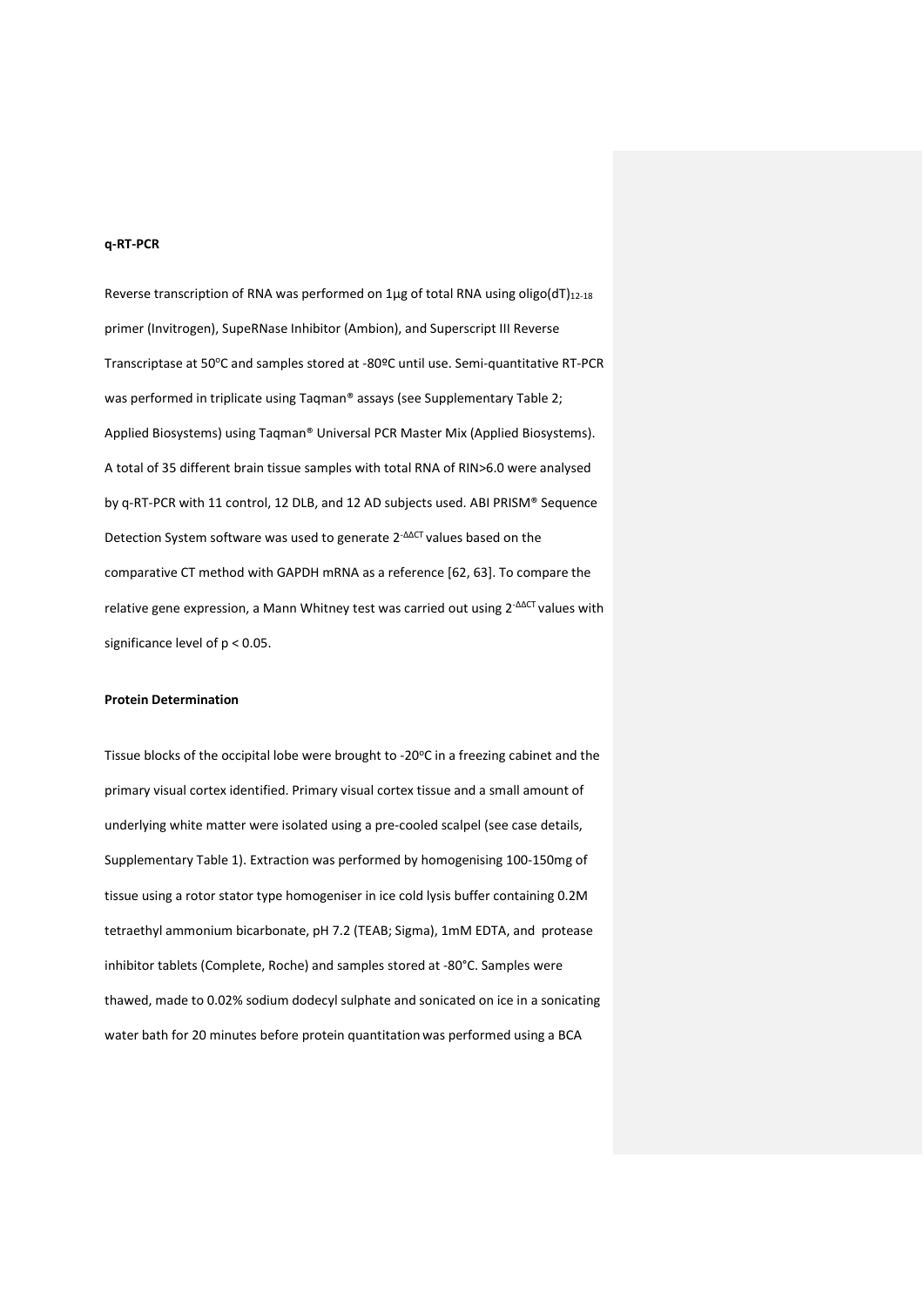Protein Assay kit (Pierce, Rockford, IL).

Proteins (5-20µg of protein per sample) were separated using NuPAGE 12% Bis-Tris gels (Invitrogen) with 1x SDS NuPAGE MOPS Running Buffer containing 0.248% NuPAGE Antioxidant (Invitrogen). Proteins in the gel were transferred to nitrocellulose membranes using an iBlot device (Invitrogen). Membranes were stained with Ponceau S solution (Sigma) to ensure equal protein loading, destained with 1x Tris-Buffered Saline (TBS) 0.2% Tween 20, and stored in 1x TBS 0.2% Tween 20 at 4°C overnight. The membrane was incubated with 5% dried milk in 1x TBS 0.2% Tween 20 for 30 minutes at room temperature to block non-specific protein binding sites and incubated overnight with primary antibody (see supplementary Table 3) diluted in 5% dried milk in 1x TBS 0.2% Tween 20 at 4°C with agitation. Membranes were then washed for 10 minute intervals 3 times with 1x TBS 0.2% Tween 20 and incubated a further 30 minutes with the appropriate horseradish peroxidase conjugated secondary antibody at room temperature. Membranes were washed for 1 hour with four washes of TBS 0.2% Tween 20 then proteins visualised by Enhanced Chemiluminescence (GE, Amersham, Bucks, UK) and detected using x-ray film (Fuji, Fisher Scientific, UK). Protein bands were subsequently quantified using Image-J (NIH). Target protein expression was determined by normalising to GAPDH protein expression.

Validated commercial ELISA assays against BDNF (Promega Corporation, Madison, WI, USA), somatostatin, and neuropeptide Y (Cambridge Bioscience, Cambridge UK) were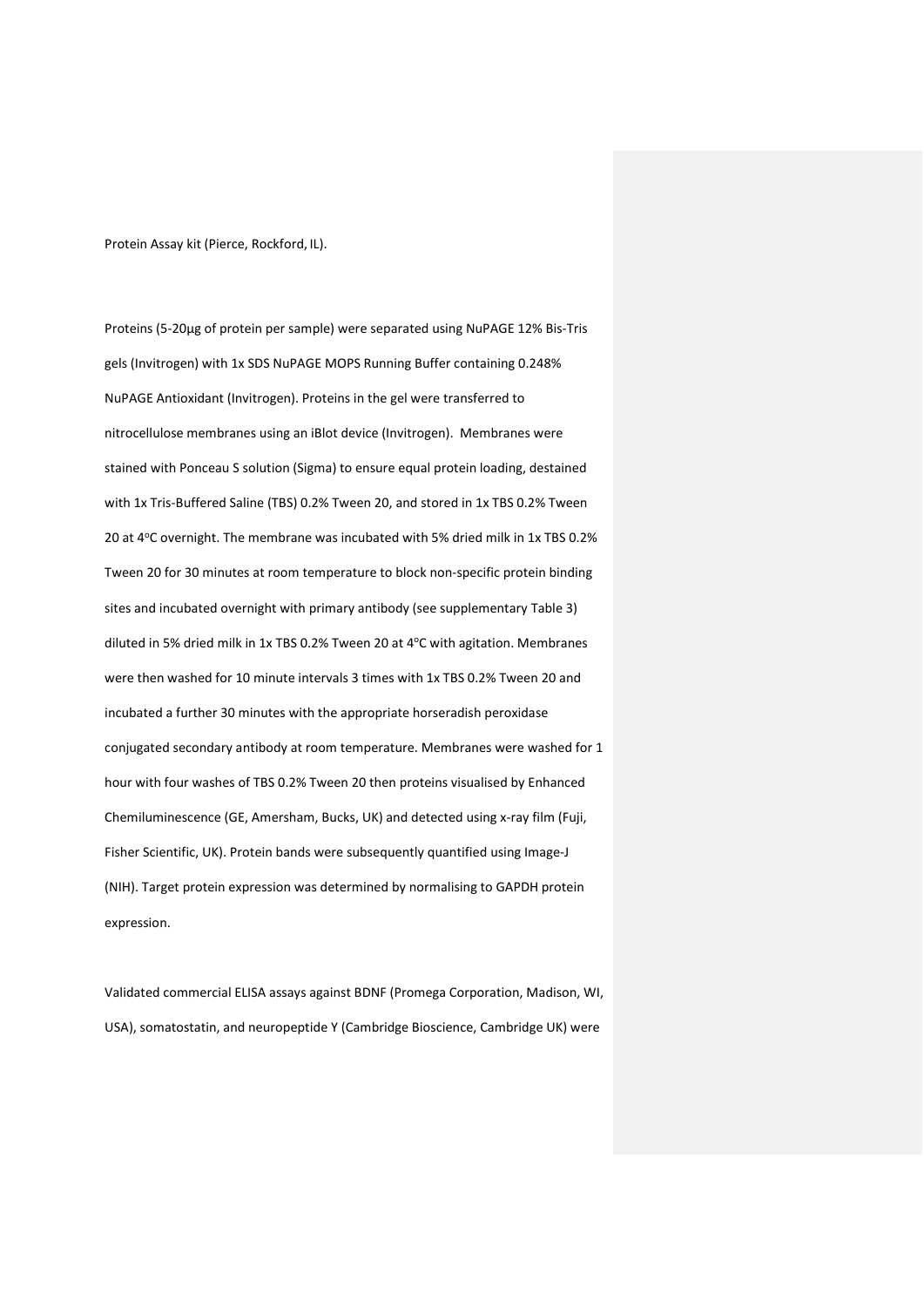used according to the manufacturer's instructions. Samples of BA17 tissue homogenates were thawed on ice and centrifuged at 16,000 x g for 20 minutes at 4°C and the supernatant collected and diluted 1:20-1:50 in assay diluent buffer and applied to prepared assay plates. Samples were read along with standards using a Biotek Synergy Plate Reader. Protein in supernatant samples was determined using a BCA Protein Assay kit (Pierce, Rockford, IL) and specific peptide levels expressed as ng or pg peptide/mg protein.

# **Statistical Analysis**

Analysis of pathology and stereology data involved analysis of variance (ANOVA) with pairwise comparison of differences and Bonferroni correction for multiple comparisons . PCR data was analysed using Mann Whitney U tests since the data were not normally distributed and protein data were analysed initially using Levine's f-test to determine homogeneity of variance and differences using two-way unpaired t-tests. In all cases, P<0.05 was considered significant.

### **Results**

#### **Pathology**

Pathological investigation of the primary visual cortex in relation to RCVH, showed no evidence of α-synuclein deposition as Lewy bodies or Lewy neurites within primary visual cortex in any DLB case, with some evidence of α-synuclein deposition in BA18 as Lewy neurites in DLB cases, and increased deposition as Lewy neurites and occasional Lewy Bodies in lateral occipital cortex (see figure 1). The mean intensity of α-synuclein staining in three occipital regions was recorded for primary visual cortex, secondary visual cortex and also lateral occipital cortex. No difference was seen in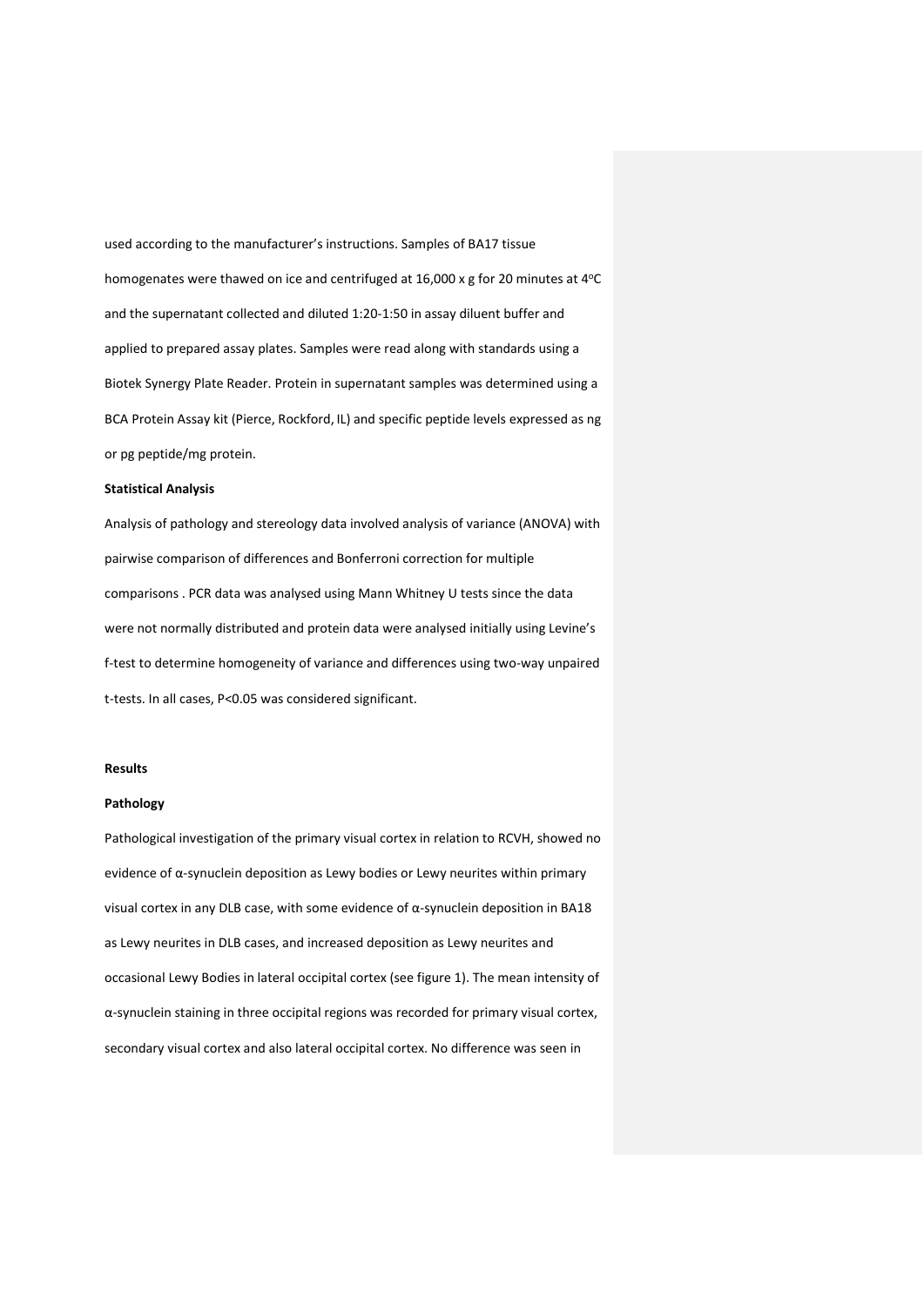staining intensity between DLB, AD and control cases for overall α-synuclein staining intensity. A difference in the intensity of staining between areas was seen for BA17, BA18 and BA37 within the DLB group (ANOVA: F(2,42)=7.444, p=.002) with significantly more staining in secondary visual cortex (114.49  $\pm$  2.84, P=0.038) and in BA37 (119.10  $\pm$  3.05, P=0.001) compared to primary visual cortex (104.99  $\pm$  1.86). A similar significant difference between the areas was also seen in the AD group (ANOVA: F=(2,147)=32.275, P<0.001). There were no statistically significant differences between the staining in secondary visual cortex and lateral occipital cortex in AD (P=0.440). There was no statistically significant difference between the three areas in DLB compared to AD (ANOVA: F=(2,147)=1.328, P=0.268). Transcripts for α-synuclein mRNA were lower (37%) in DLB than controls although this was not significant, and similarly protein analysis of α-synuclein monomer (18kDa) showed no significant change in expression in DLB ( $p = 0.16$ ), with comparable levels of expression in control and AD subjects (see Table 2), consistent with previous studies [\[64,](#page-29-3) [65\]](#page-29-4).

Assessment of amyloid-β and Tau pathology in the primary visual cortex in AD showed a high level of amyloid-β pathology in the form of senile plaque and diffuse amyloid-β deposition, which was significantly higher than in controls and also higher than in DLB (p<0.005 vs control; p<0.05 vs DLB, see and Supplementary Figure 1). Amyloid-β pathology was found in the occipital cortex in DLB, but was not higher than in cognitively normal controls. No changes in APP mRNA expression were seen in the primary visual cortex using q-RT-PCR in either DLB or AD (see Table 2). Tau pathology as assessed by AT8 immunostaining in the occipital lobe in AD cases was present as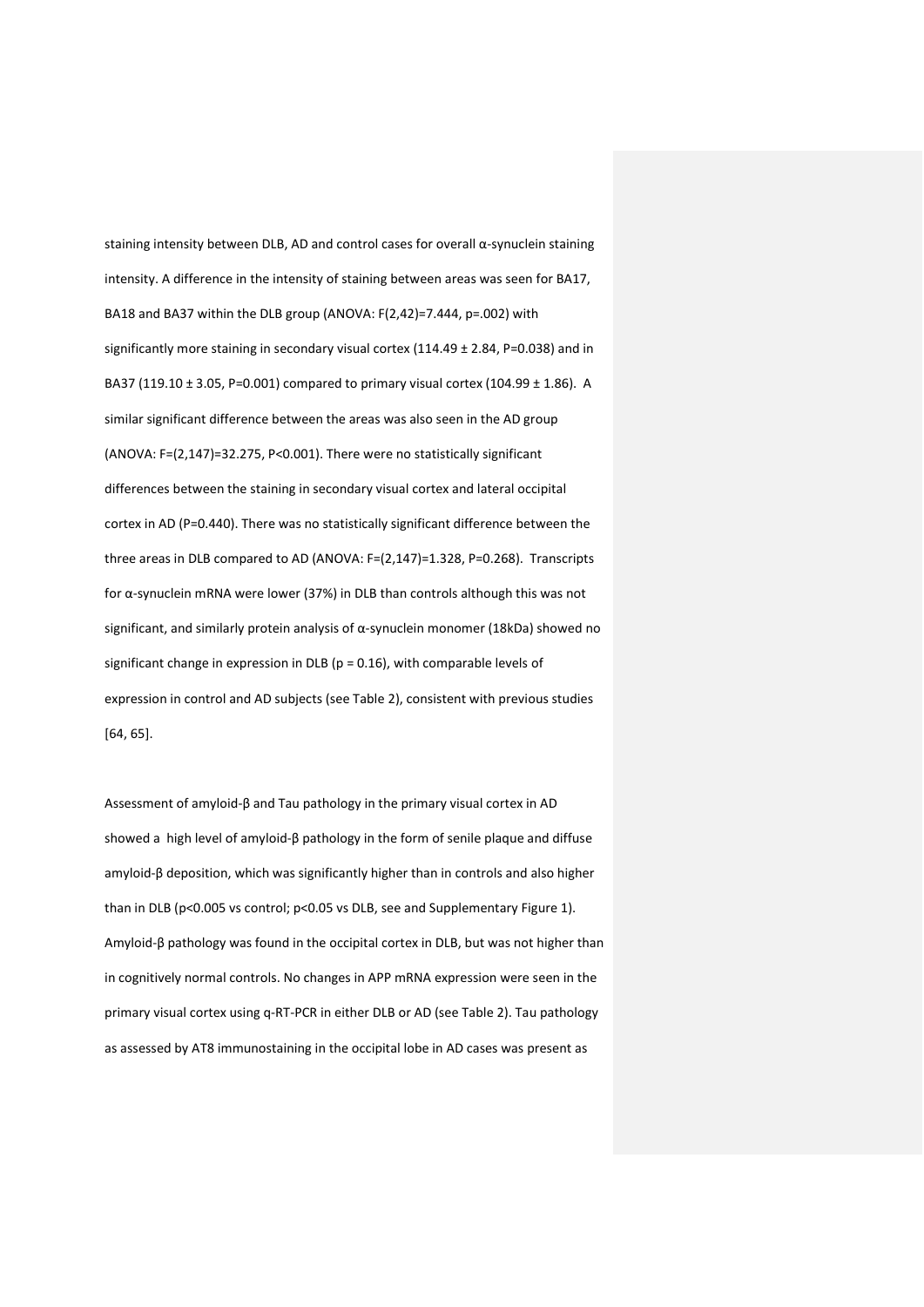neurofibrillary tangles and neuropil threads and showed high densities in the primary visual cortex but was absent from control and DLB cases (p<0.05 vs control; p<0.05 vs DLB see Supplementary Figure 1). No changes in MAPT (Tau) mRNA expression were seen in the primary visual cortex using q-RT-PCR in DLB, although MAPT mRNA levels were higher in AD cases compared to controls though not significantly (see Table 2).

# **Stereology**

Since neurodegenerative pathology in the primary visual cortex in DLB was not significantly different from normal elderly control individuals, neuronal densities were determined in the primary visual cortex. There was no significant difference in neuronal density in any layer of the primary visual cortex between control and DLB or AD groups after multiple comparison analysis (Figure 2). However, there was a significant reduction in neuronal volume in layer 4a in the AD group (P=0.042; see Figure 3) in comparison to the control group. Furthermore, a significant reduction in neuronal volume in the AD (P=0.043) versus control group was found across all layers when combined. No significant changes were found in neuronal volume in the DLB group against control or AD groups in any layer of the primary visual cortex. Similarly, since hypoperfusion and hypometabolism is a feature of DLB occipital cortex [\[13\]](#page-26-10), we determined the presence of capillary density in primary visual cortex in DLB using Glut-1 staining. No alterations in capillary density were observed in either DLB or AD brain compared to age matched controls (not shown) suggesting hypoperfusion and hypometabolism is not associated with altered capillary density.

**Commented [JT5]:** I assume this is a corrected value?

#### **Microarray**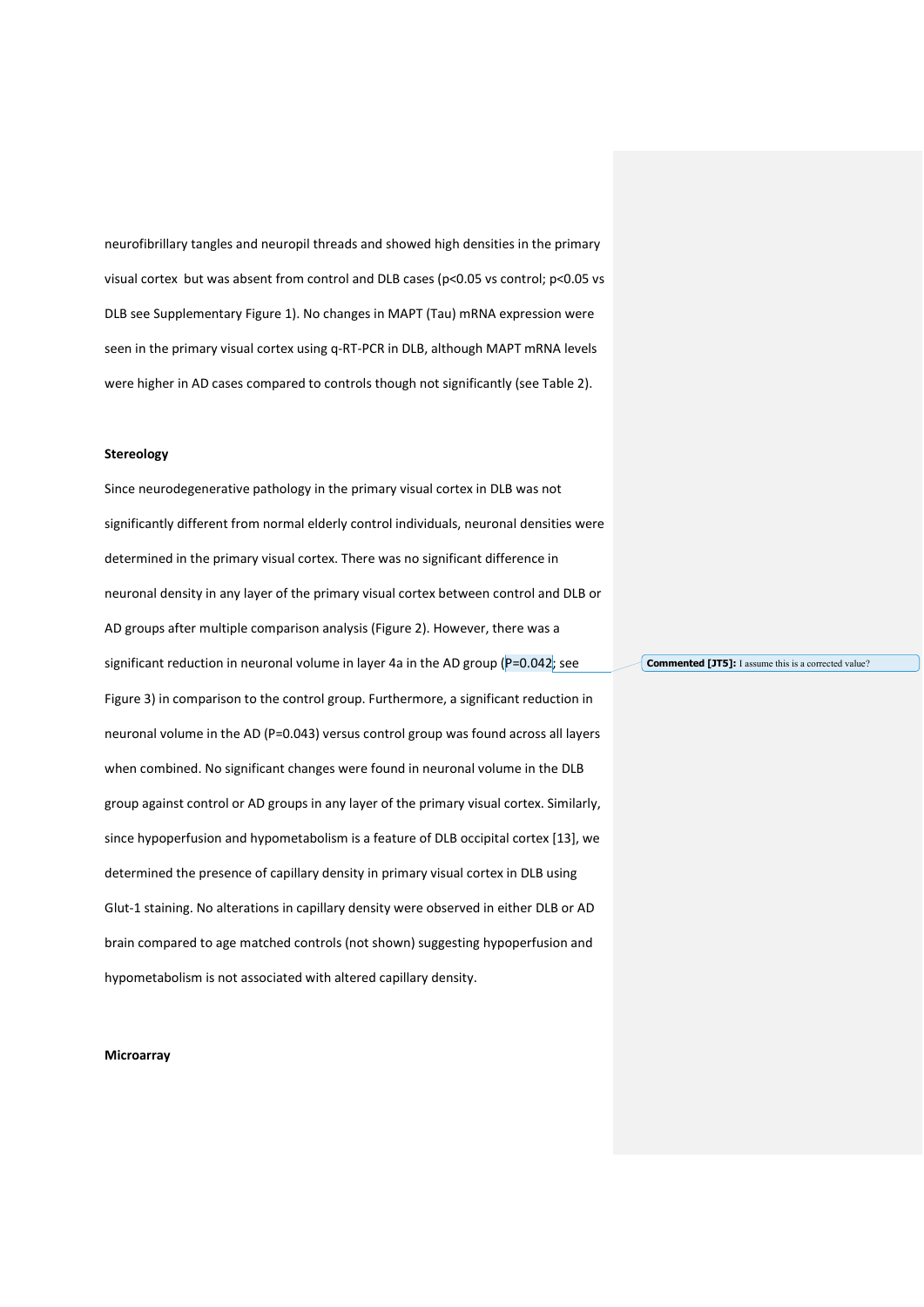Owing to the lack of significant α-synuclein pathology or of major amyloid-β or Tau deposition in DLB and any significant cell loss in the primary visual cortex in DLB, whole genome microarrays were used to determine the changes that might underlie any biochemical abnormality associated with hypoperfusion and hypometabolism. Seventy three genes were seen to be significantly altered in the primary visual cortex using the described cut-offs (see Figure 4; Table 4). Several systems were identified as altered in the primary visual cortex and linked with DLB most notably in cellular signalling, synaptic transmission, and vesicle transport (see Supplementary Table 4). One finding associated with the microarray data was the presence of RNA changes for neuropeptide molecules such as proenkephalin (PENK), tachykinin (TAC1) and prodynorphin (PDYN) transcripts (see Table 4). These neuropeptides which are primarily expressed by specific interneurone populations suggests that there may be GABAergic dysfunction associated with the primary visual cortex in DLB, and this was underlined by the presence of other GABAergic markers in this patient group, most notably GAD2 (GAD65) and SLC32A1. Using GAD65/67 as a marker of total number of GABAergic cells, no alteration in total counts of cells was seen in the cortex for GAD65/67 stained neurons for DLB or AD in either primary visual (ANOVA: F(2,23)=0.389, p=0.682) or secondary visual cortices (ANOVA: F(2,23)=1.184, p=0.186; see Table 5) and this was paralleled by an absence of any significant change in *GAD1* mRNA transcripts for DLB relative to control, although a slight but significant reduction *GAD1* was seen in AD (p = 0.0337; Table 6), though AD and DLB groups were comparable. Similarly, there was no alteration in GAD65 or GAD67 protein determined by western blotting in either DLB or AD (see Table 6) suggesting that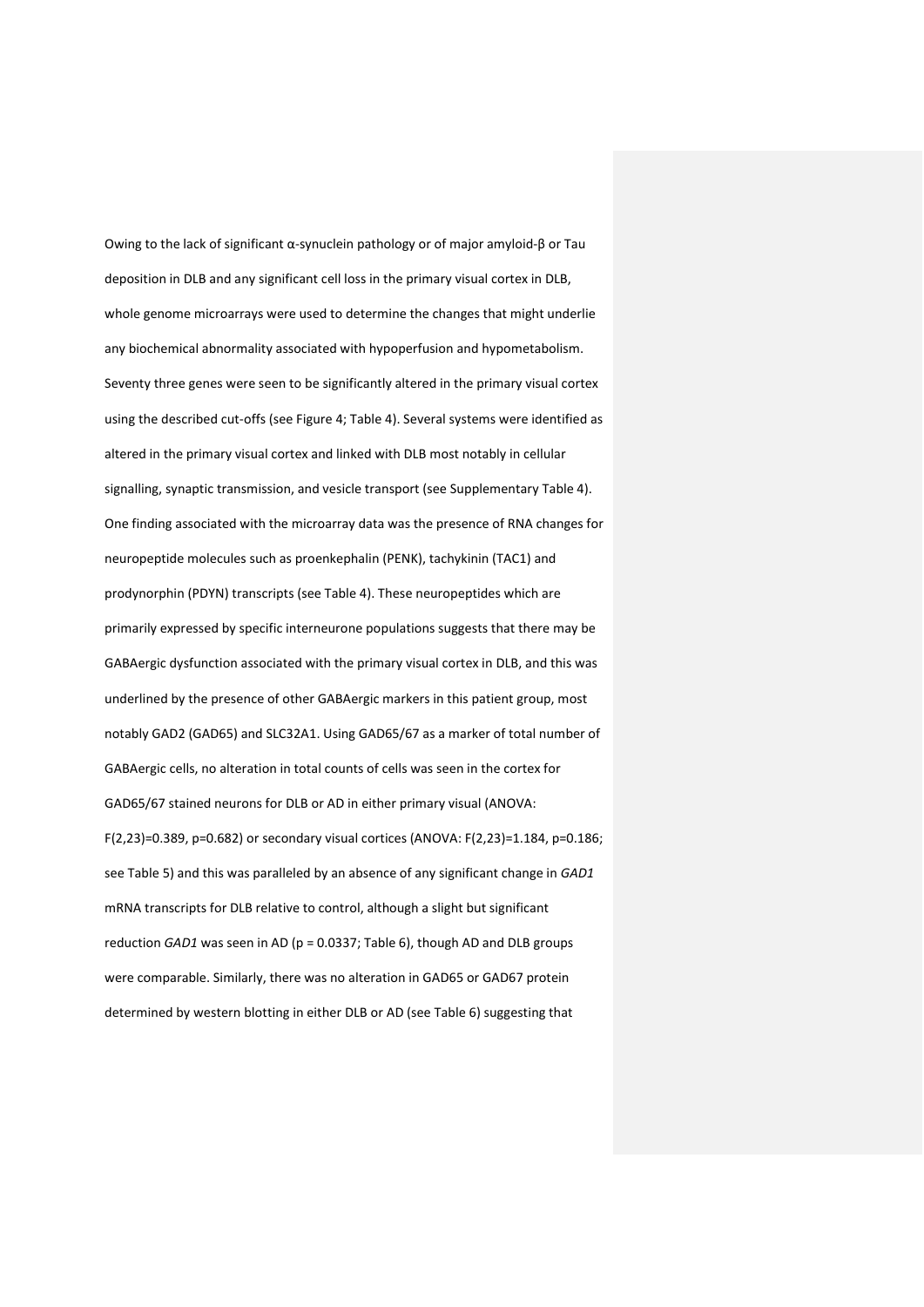GABAergic neurones are still present but potentially dysfunctional based on peptide markers.

To explore the possibility that GABAergic neurones were either degenerate or dysfunctional in specific neuronal subtypes, numbers of calcium binding protein containing neurones were quantified to determine if cell loss was selective. We studied the levels of parvalbumin (*PVALB*, mRNA; PVALB, protein), a marker of the fast spiking basket and chandelier neurones that provide major inhibitory inputs onto soma and axons of pyramidal neurones. *PVALB* mRNA was significantly reduced in DLB ( $p = 0.0035$ ) but was also significantly increased in AD ( $p = 0.0002$ ) (Table 6). These changes in *PVALB* mRNA were also complemented by changes in PVALB protein with a reduction of approximately 15% in DLB (p=0.033) and an increase in AD of approximately 25% (p=0.0005). Given the absence of any reduction in overall GABAergic neurones (see Table 5), Parvalbumin, D-28 Calbindin and Calretinin neuronal density in the primary visual cortex were investigated using stereological methods however, no significant change in the density of these neuronal markers in either DLB or AD were seen (see Figure 5) suggesting that whilst the neurones may show altered marker profiles, their density is unchanged. To further investigate this altered marker profile protein levels for other neuropeptides within the primary visual cortex in DLB were assessed. Neuropeptide Y levels were increased on ELISA analysis in DLB by 15% although not significantly (p=0.22) and in AD NPY was increased by approximately 20% (p=0.027) (see Table 6). Somatostatin levels in primary visual cortex were increased by 15% in DLB (p=0.40) and by 40% in AD (p=0.09).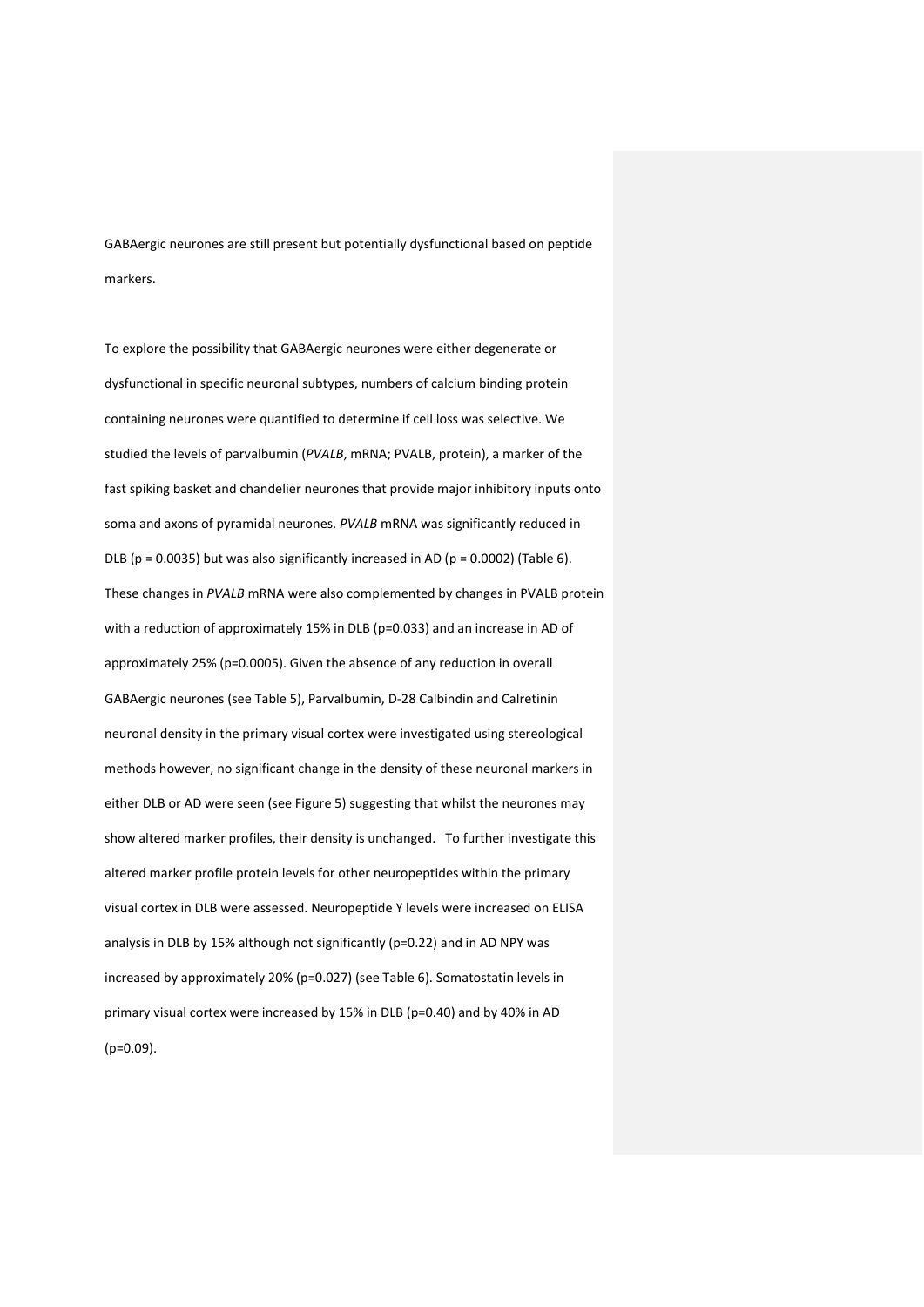To determine if these neuropeptide changes were associated with alterations in other GABAergic markers, levels of several proteins involved in GABA neurotransmission were determined. The GABAergic post-synaptic marker GABARAP involved in GABA (A) receptor clustering/transport [\[66,](#page-29-5) [67\]](#page-29-6) showed reduced expression of the 17kDa GABARAP isoform of approximately 40% (p< 0.001) and of the 14kDa GABARAP isoform of approximately 30% (p<0.001) in DLB: in AD the 17kDa isoform was reduced to a lesser extent by about 15% (p<0.001) and the 14kDa isoform by 20% (p<0.001) when compared to controls (see Table 6). The GABA motor protein Kif5A showed a trend towards reduction in DLB (p=0.06), but no change in AD. Gephyrin, a post synaptic GABA-A associated protein which anchors GABA-ergic and glycinergic receptors to the post-synaptic cytoskeleton [\[68,](#page-29-7) [69\]](#page-29-8), showed a significant reduction of approximately 25% in DLB (p<0.001) and in AD a reduction of about 20% (p<0.0001). Using ionotropic GABA A1 receptor subunit as an additional marker of receptor activity, showed no significant change in either DLB or AD (see Table 6).

Since alterations of GABAergic activity may lead to altered excitation, a series of glutamatergic synaptic markers were assessed (see Table 7). Using an anti-VGlut1 (SLC17A7) antibody as a marker of cortical input into the primary visual cortex, we demonstrated bands from 59-61 kDa, reflecting VGlut1 isoforms ranging from 59.3 to 61.3 kDa. DLB cases were not significantly different to controls in VGlut1 isoform 1 (61.3kDa; p=0.14), with AD cases showing a trend towards reduction (p=0.08). DLB cases were also not significantly different to controls in VGlut1 isoform 2 (59.3kDa; p=0.72) and AD cases were also not significantly different to controls (p=0.78).

**Commented [JT6]:** I wonder if it is better to frame the study more as a priori (here and in the introduction)  $E$  s

1)Previous data suggest limited structural change in DLB in primary visual cortex but this has not been studied in detail. However we expect that we will show similar findings

2)Previous studies demonstrated possible loss of inhibition in DLB + visual hallucination models (deafferentation) suggest loss of inhibition. There we hypothesed that we would see either an increase in excitatory markers and/or decrease markers of inhibitory activity. Changes would either come from altered bottom up input or top down input (as measured by synaptic markers)

3)compared and contrasted structure and function in a DLB hallucinator cohort vs. AD cohort and aged control cohort.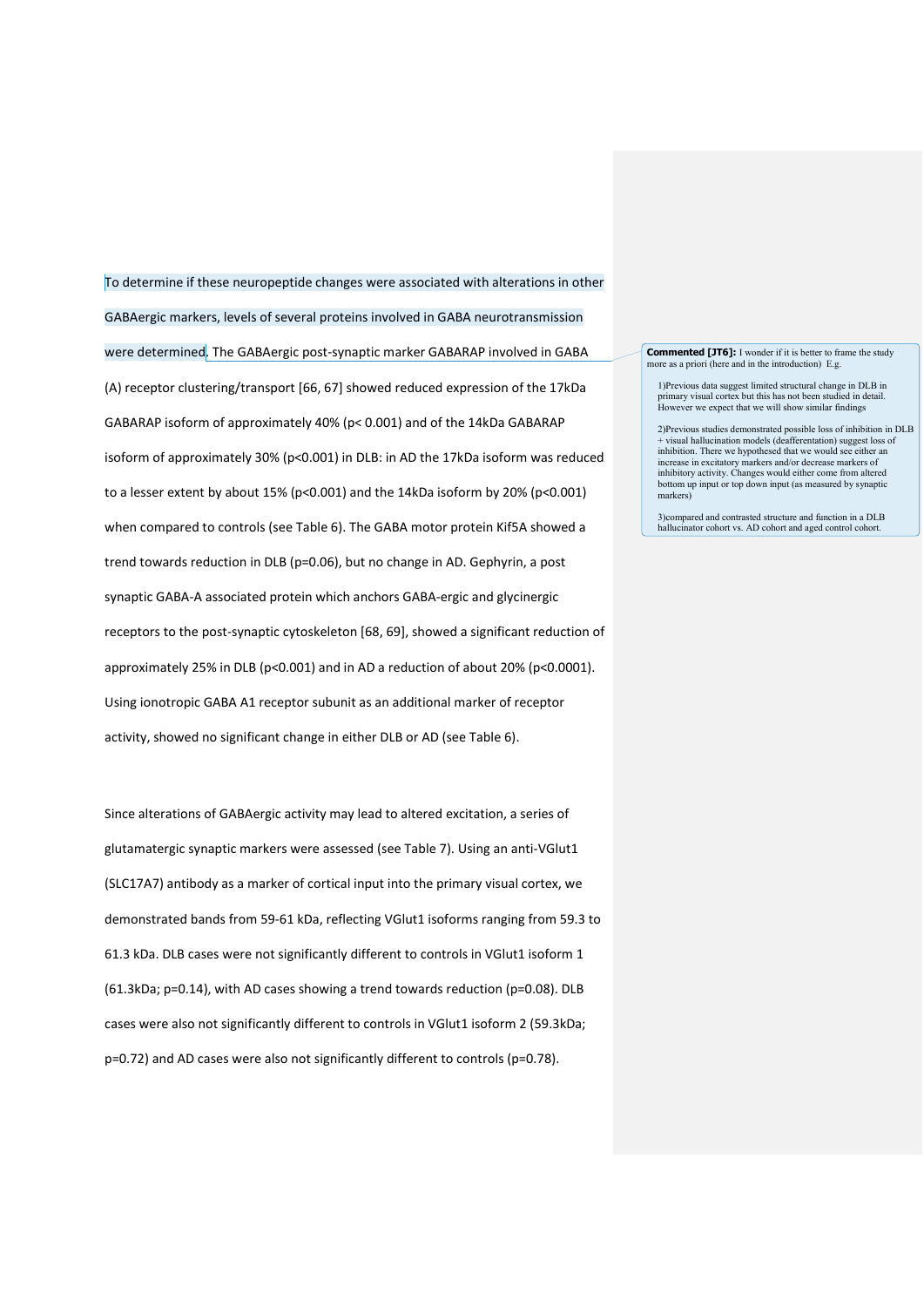Similarly the metabotropic glutamate receptor mGluR1 was also unaltered in DLB. The reduction in glutamate synaptic markers in DLB was not associated with a loss of ionotropic AMPA glutamate receptor (GluR1/GRIA1) mRNA which was unchanged in DLB primary visual cortex. As a marker of neural activity we observed a selective reduction in BDNF mRNA in the primary visual cortex in DLB cases (p<0.05; Table 7) but were unable to detect BDNF protein in any samples using a specific ELISA. Whilst variable, there was a trend towards reduction of the post-synaptic excitatory scaffold protein DLG4 (PSD-95) mRNA in DLB, and in AD this reduction was significant (p<0.05; see Table 7). PSD95 protein determination however showed a marked 50% decrease in DLB compared to controls (p=0.0002), whilst AD cases showed no significant change in PSD95 (p=0.96) in primary visual cortex. In line with PSD-95 findings, we identified a selective reduction of 43% of the growth cone marker GAP43 in DLB primary visual cortex (p=0.0005) whilst AD cases showed no significant change in GAP43 (p=0.11). As markers of synaptic neurotransmission we determined synaptophysin as a marker for presynaptic vesicular membranes and SNAP25 levels as a marker of presynaptic vesicles. Synaptophysin showed a marked and significant 44% decrease in DLB cases (p<0.00001) and also a lesser 22% decrease in AD cases (p=0.01). DLB cases however, showed no significant difference in SNAP25 expression compared to controls (p=0.43), and similarly AD cases also showed no significant difference in SNAP25 expression compared to controls (p=0.13) indicating general exocytosis was unaltered.

## **Discussion**

Visual hallucinations and other abnormal visual percepts have a complex aetiology with the potential involvement of multiple systems including the eye, primary visual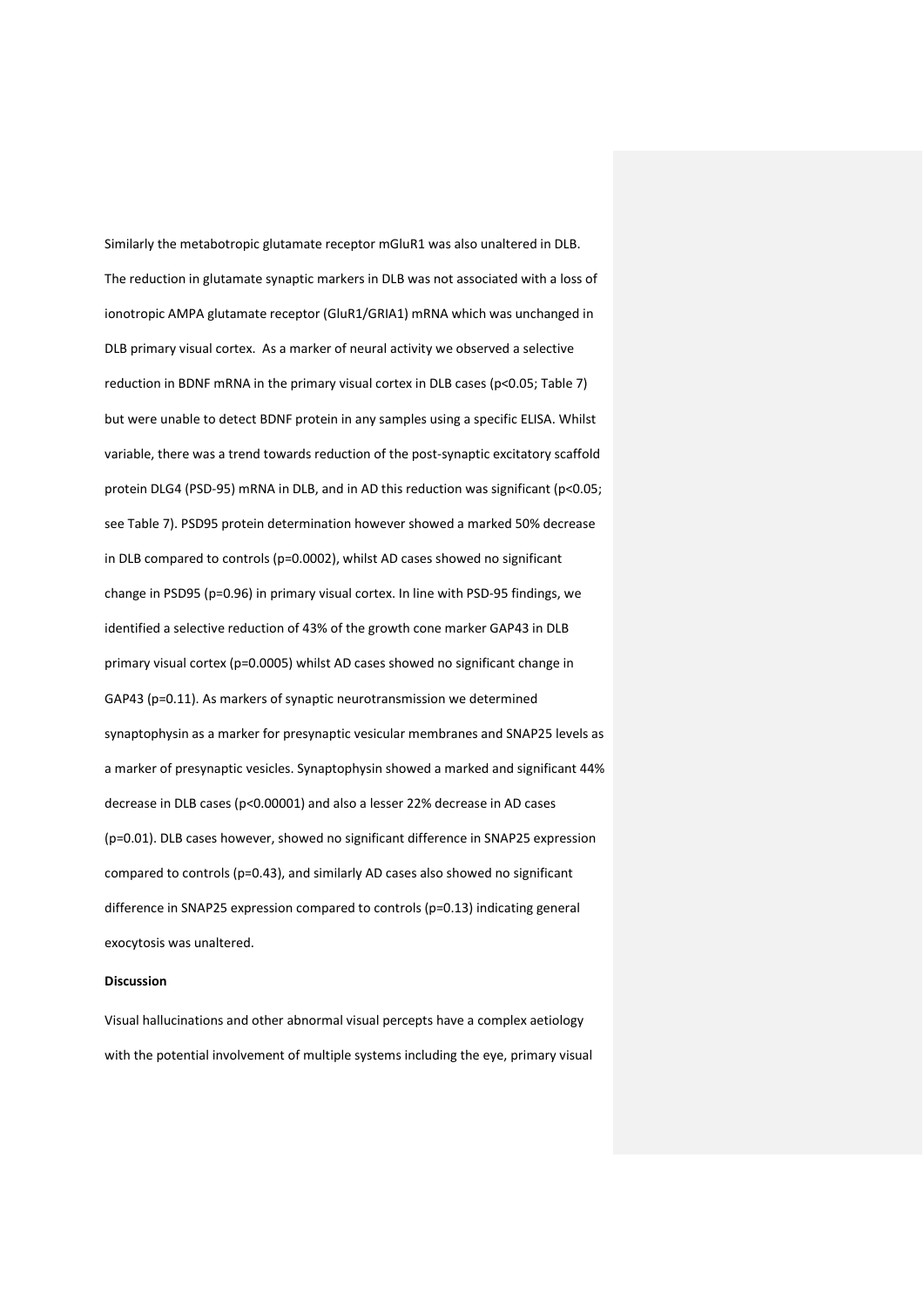cortex, and higher order brain regions including the inferior and medial temporal lobe and frontal cortex [\[5,](#page-26-4) [6,](#page-26-5) [70\]](#page-29-9). A major feature of DLB is the presence of marked and well-formed RCVH [\[4\]](#page-26-3) which may be a result of abnormalities in the ventral visual stream due to the object based nature of RCVH [\[34\]](#page-27-12). This study showed an absence of demonstrable neuropathological changes in primary visual cortex with no significant evidence of Lewy body or AD type pathology or change in neurone density or volume in DLB. This suggests that occipital hypoperfusion and hypometabolism seen in conjunction with RCVH are associated with dysfunction rather than neurodegeneration in the primary visual cortex. In AD, however, the presence of major pathology and also of neurone atrophy, may indicate that the primary visual cortex is simply less responsive to stimulation, and consequently RCVH in AD are not common findings due to neurodegeneration. Because of the absence of pathology in DLB, we used a transcriptomic approach to determine what gene expression changes underpin the possible changes in the primary visual cortex. The current findings indicate that there is an alteration in the profile of several GABA and neuropeptide markers which are suggestive of changes in the interneurone pool. Whilst the microarray finding shows GABAergic changes, the major interneurone population is still intact based on the calcium binding protein profile staining, underscoring that dysfunction rather than degeneration occurs in the primary visual cortex in DLB. Although the transcriptomic and morphological changes in the primary visual cortex point towards dysfunction, the underlying changes in neurotransmission that regulate this region require definition and here it would appear that specific synaptic changes in both inhibitory interneurones and also excitatory neurones were present.

**Commented [JT7]:** See earlier comment maybe framing things more along the a priori hypothesis

**Commented [JT8]:** Doesn't make sense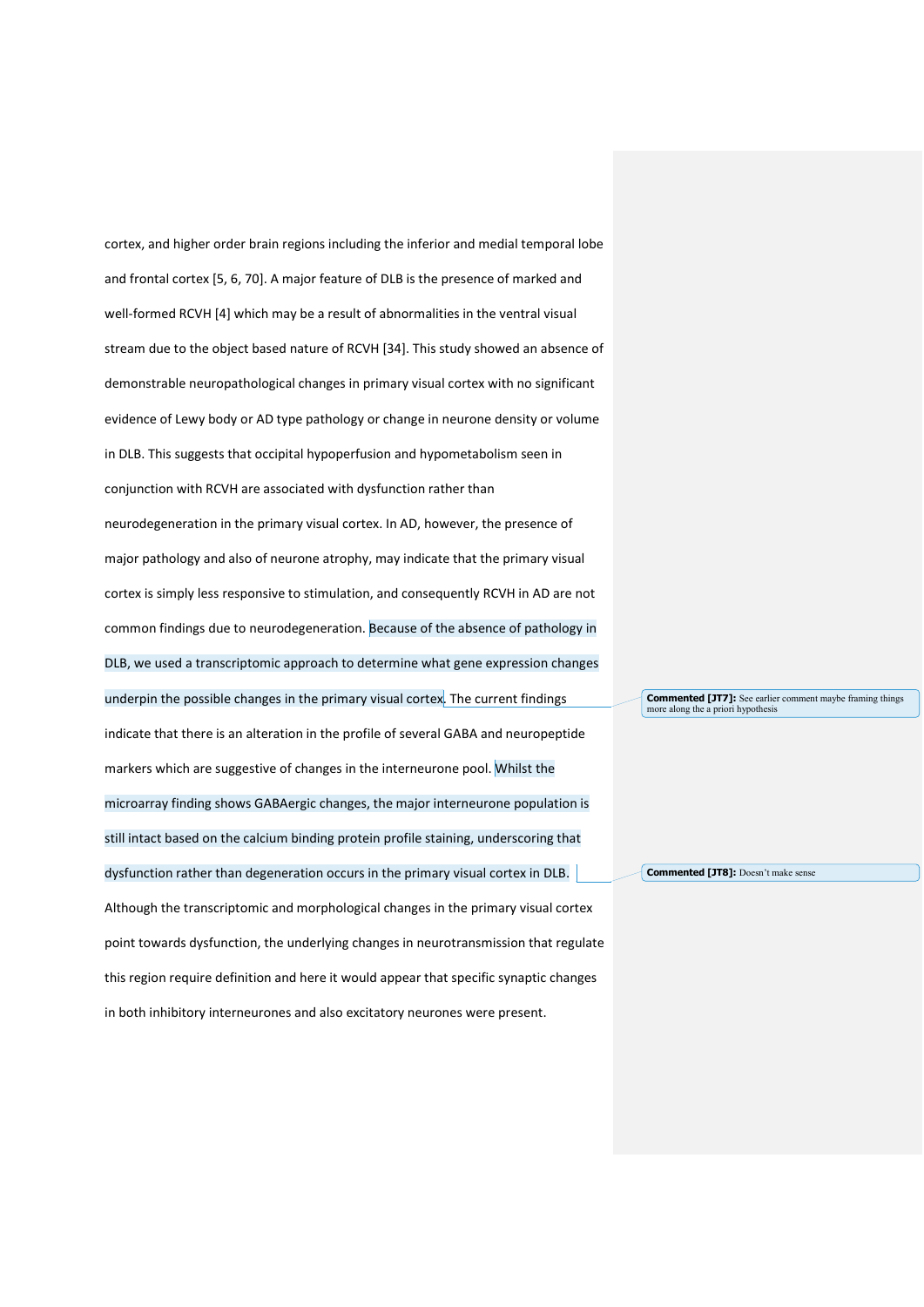The changes in GABAergic interneurones and excitatory neurones suggest that there may be parallels with the changes seen in the primary visual cortex following dark rearing or reduced visual input in animals [\[71,](#page-29-10) [72\]](#page-29-11). Here, reduced input leads typically to changes in the function of inhibitory interneurones in the primary visual cortex with a reduced expression of parvalbumin in fast spiking interneurones [\[73\]](#page-29-12). There are also relatively specific changes in the primary visual cortex following reduced stimulation with an increased turnover of synaptic boutons of interneurones both acutely and chronically [\[74-77\]](#page-29-13). While much of this work has been conducted in the mouse, primate work also suggests a loss of GABAergic interneurone function following decreased input [\[76,](#page-29-14) [78\]](#page-29-15) and acutely in man [\[79\]](#page-30-0)and this degradation of function also occurs in primary visual cortex in normally aged monkeys and can be rescued by GABAergic agonists [\[80\]](#page-30-1). The reduced expression of GABAergic markers such as Gephyrin and GABARAP may be an indication of the eye pathology frequently found in DLB patients and ageing [\[10,](#page-26-12) [15\]](#page-26-8). DLB patients frequently show visuoperceptual impairments and the presence of ocular pathology may reduce input to the primary visual cortex [\[15,](#page-26-8) [81\]](#page-30-2). Conversely, environmental enrichment in mice leads to enhanced BDNF expression in the primary visual cortex [\[82\]](#page-30-3) which contrasts with the decreased BDNF mRNA expression seen in DLB cases in the current study (see Table 6, 7). Visual input regulates the expression of BDNF mRNA [\[83\]](#page-30-4) in glutamatergic neurones with reduction of BDNF leading to altered GABAergic transmission [\[84\]](#page-30-5) and development of ocular dominance columns [\[85\]](#page-30-6) which may suggest that the reduced protein expression activity seen in the current study is a consequence of decreased visual input. This may be a stereotyped response of primary visual cortex in an attempt to increase excitation by decreasing inhibition,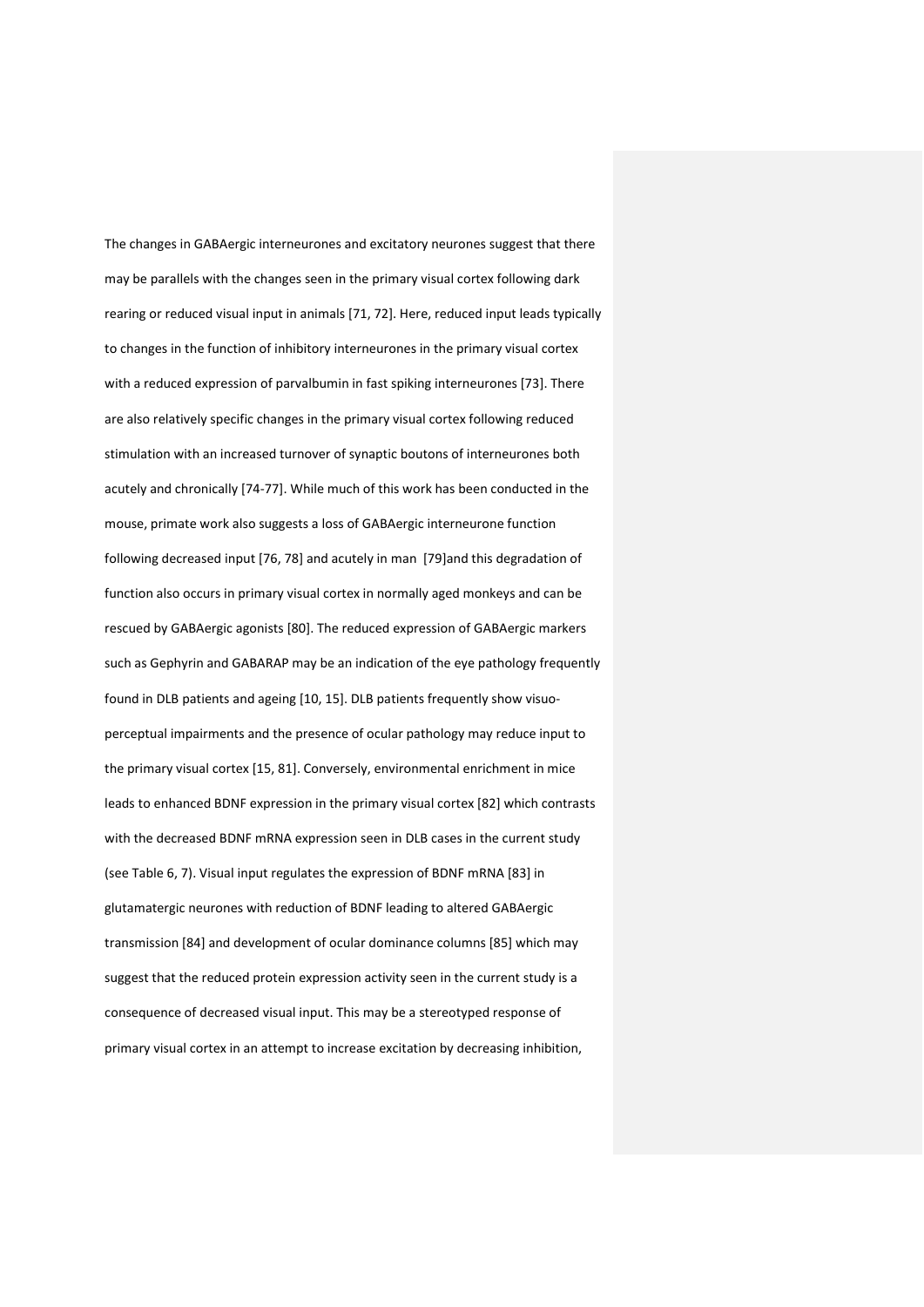and would support the suggestion of decreased inhibition as a factor in RCVH in DLB [\[86\]](#page-30-7).

The results here suggest reduced connectivity in the primary visual cortex of DLB with a relatively selective reduction of synaptic proteins and genes, for example synaptophysin, α-synuclein, and PSD95, compared to the atrophy associated changes seen with AD. PSD95 is specifically associated with the post-synaptic membrane at excitatory synapses [\[87,](#page-30-8) [88\]](#page-30-9) indicating that transmission from the pre-synaptic terminal to excitatory post-synaptic terminal is impaired along efferent connections (i.e. from the LGN to the primary visual cortex). Whilst the major input to the primary visual cortex is from the LGN, reciprocal connections do enter from adjacent visual cortical areas (secondary visual cortex, etc.) and through secondary visual pathways via the pulvinar and so reductions in PSD95 or synaptophysin may represent such defects. Using VGlut1 as a marker of cortico-cortical connections, we observed no significant reductions in VGlut1 in DLB but observed reductions in VGlut1 in AD where there was a general reduction along with atrophy in excitatory neurones (Fig 3) due to pathology (e.g. [\[89,](#page-30-10) [90\]](#page-30-11)) and increased pathology in secondary visual cortex in these neurones [\[91\]](#page-30-12). This would indicate that intrinsic and cortical glutamatergic synapses are not lost in DLB but that subcortical input from the LGN to the primary visual cortex may be impaired. This supports the concept of reduced visual system input to the primary visual cortex as being part of the process of generation of RCVH in DLB as with other primary visual system lesions [\[70\]](#page-29-9) and that "bottom up" changes are important in RCVH as has been noted for PD [\[92\]](#page-30-13).

**Commented [JT9]:** What about top-down attentional input to V1 – evidence for this? Also maybe more needs to be made of the cholinergic system (so dysfunctional in DLB)– see Alex Thiele's work  $\chi$ cbi.nlm.nih.gov/pubmed/18633352

**Commented [JT10]:** Again what about top-down?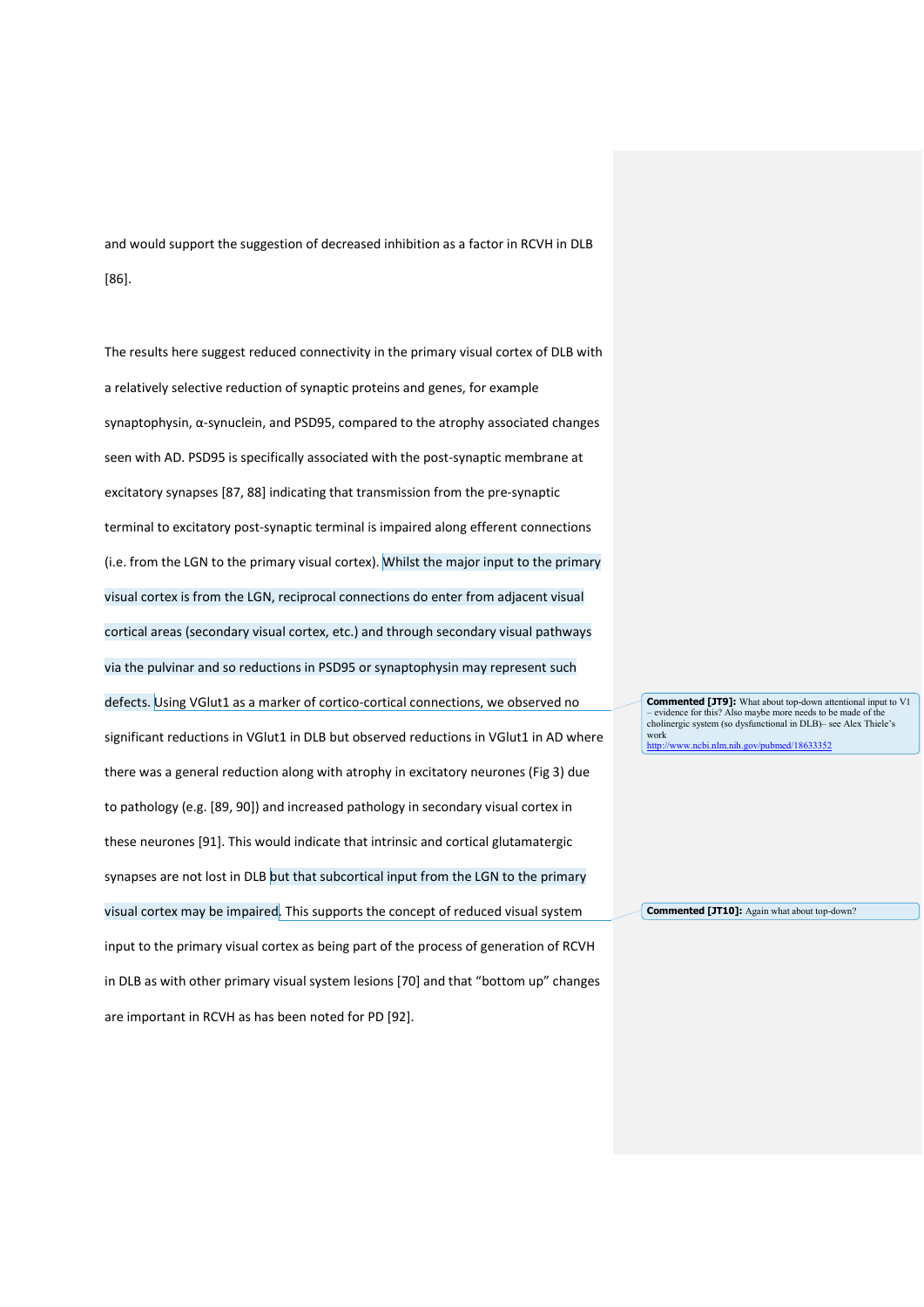These changes in input and GABA neurotransmission may have a clinical correlate within the symptomatology of RCVH in DLB. The effects of altered GABA neurotransmission may be seen in an increased excitability of pyramidal neurones, and this can be observed in DLB where the use of transcranial magnetic stimulation of the occipital cortex (occiput) is correlated with increased excitability and the generation of RCVH like phosphenes [\[93\]](#page-30-14) and these changes may be due to decreased inhibition. Reduced levels of parvalbumin, such as seen in this study, have been suggested to cause altered gamma oscillations within cortical regions whereby the gain and modulation of firing of pyramidal neurones is affected [\[94,](#page-30-15) [95\]](#page-30-16). Desynchronisation of pyramidal neurones in the primary visual cortex and increased excitability may therefore lead abnormal outflow to higher order visual areas which appear to show changes in DLB [\[81\]](#page-30-2) resulting in RCVH.

The presence of reduced visual input into the primary visual cortex in DLB whilst being part of the aetiology of RCVH, does suggest that further changes must contribute to RCVH. For example, RCVH do not necessarily occur in blind individuals, and this raises the possibility that in addition to changes in the primary visual cortex, other pathological or biochemical changes are required in order to result in RCVH [\[81\]](#page-30-2). Clearly there are changes in the retina in DLB and also in PD with loss of dopamine and of reduced retinal thickness found in some studies using optical coherence tomography which may contribute to the visual impairment and RCVH [\[11,](#page-26-13) [96-99\]](#page-30-17). Some studies indicate changes in processing associated with retinal changes may also occur in PD [\[100\]](#page-31-0). Considerable attention has however focussed on changes in temporal lobe structures in DLB and also PD in relation to visual hallucinations [\[7,](#page-26-6)

**Commented [JT11]:** So more noisy visual information which leads to "top-down" best guessing?

**Commented [JT12]:** Need to mention in introduction I think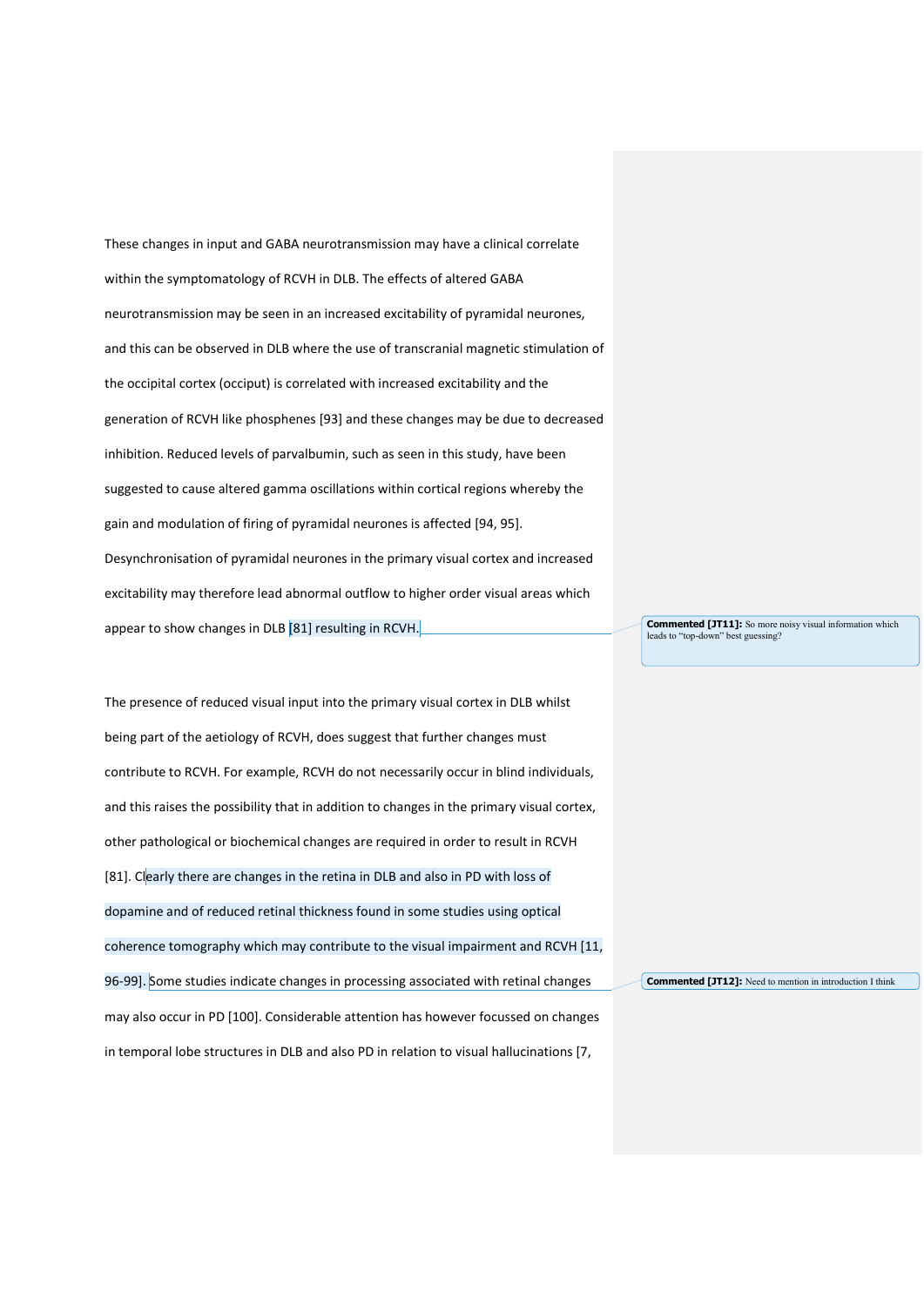[81\]](#page-30-2). Pathological correlates have indicated that temporal lobe Lewy bodies correlate with the presence of RCVH [\[35,](#page-27-13) [101\]](#page-31-1) and that, in PD, elevated Lewy body density in the basolateral nucleus of the amygdala and temporal lobe associate with RCVH [\[24,](#page-27-2) [102\]](#page-31-2). Structurally however, there is relative preservation of the temporal lobe in DLB [\[103\]](#page-31-3) although this may not be the case in PD with RCVH [\[104\]](#page-31-4). This is accompanied in DLB with decreased connectivity of the temporal lobe [\[81,](#page-30-2) [105\]](#page-31-5) and perfusion deficits, specifically in the ventral occipitotemporal junction following visual stimulation of DLB patients with frequent and more severe RCVH [\[106\]](#page-31-6).

Our results therefore show that, whilst there is an absence of major pathological changes in the primary visual cortex in DLB, this is in the presence of functional changes associated with GABAergic neurones. This change may reflect a change to the visual input due to reduced visual acuity as a consequence of age related changes in the eye. These changes may therefore lead to an inhibitory/excitatory imbalance in the primary visual cortex and altered perception of visual stimuli due to changes in association cortex. One possibility is that by either treating eye disease or modulation of GABAergic inhibition, it may be possible to ameliorate the visual hallucinations perceived by DLB patients. **Commented [JT13]:** And pathology of DLB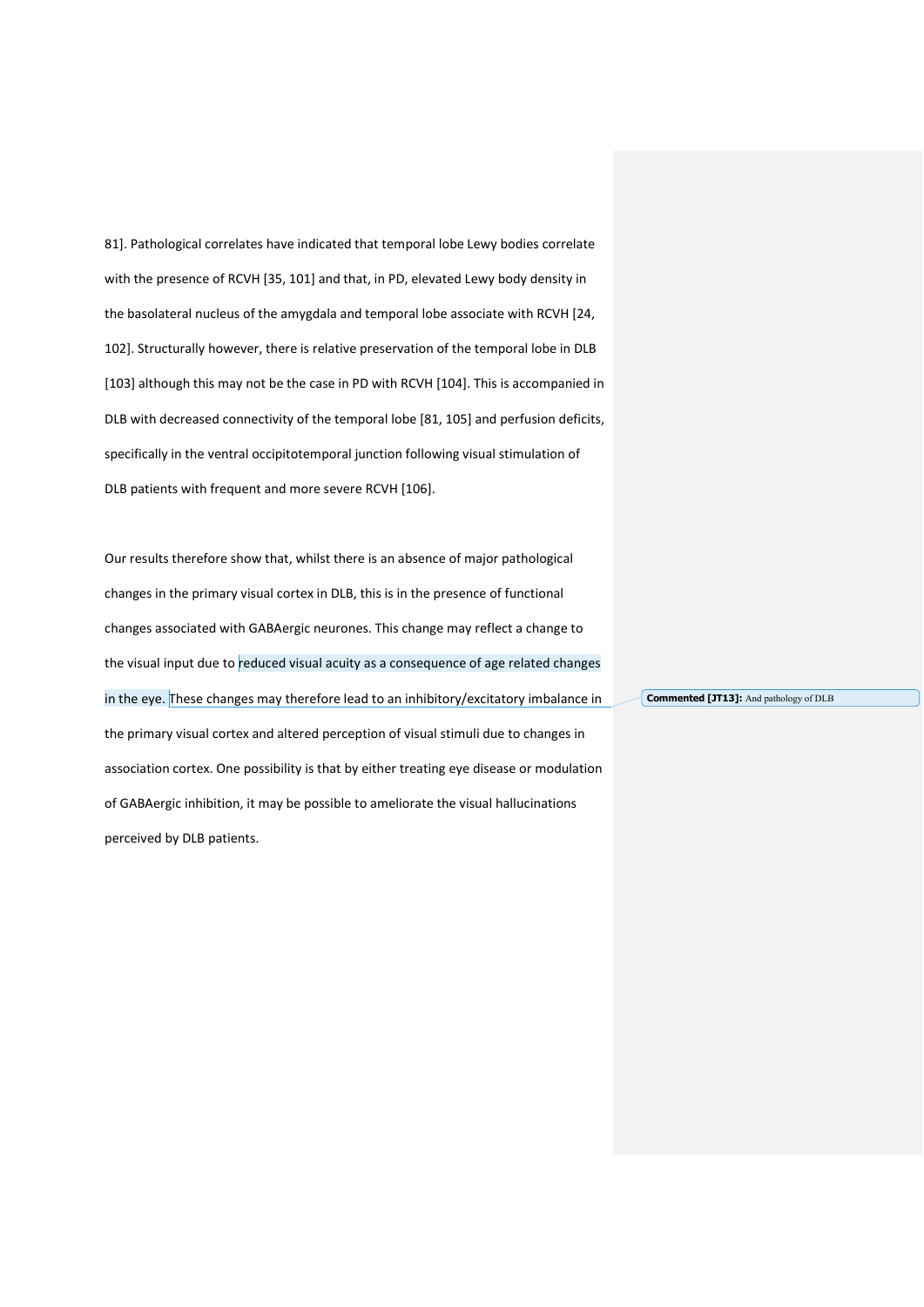### **Acknowledgements**

This work was supported with funds from the Alzheimer's Society, and from the European Union as part of the FP6 Programme DiMI-Diagnostic Molecular Imaging. Further support was received from the Newcastle University Centre for Brain Ageing and Vitality. The Centre receives grant support from the Biotechnology and Biological Sciences Research Council (BBSRC), the Engineering and Physical Sciences Research Council (EPSRC), the Economic and Social Research Council (ESRC) and the Medical Research Council (MRC), as part of the cross-council Lifelong Health and Wellbeing Initiative (G0700718), the Wellcome Trust Centre for Mitochondrial Research (906919) and the UK's National Institute for Health Research (NIHR) Biomedical Research Centre for Ageing and Age-related disease award to the Newcastle-upon-Tyne Hospitals NHS Foundation Trust. CMM is supported by the UK Department of Health, Alzheimer's Society and UK MRC. AAK is supported by the Alzheimer's Society. EK gratefully acknowledges receipt of a Leonardo Da Vinci Scholarship from the European Union. DE is supported by a bursary from the Yvonne Mairy Bequest. Tissue made available for this study was provided by the Newcastle Brain Tissue Resource, which is supported by the UK MRC, the Alzheimer's Society and Alzheimer's Research Trust through the Brains for Dementia Research Initiative, and an NIHR Biomedical Research Centre Grant in Ageing and Health and NIHR Biomedical Research Unit in Lewy body Dementia.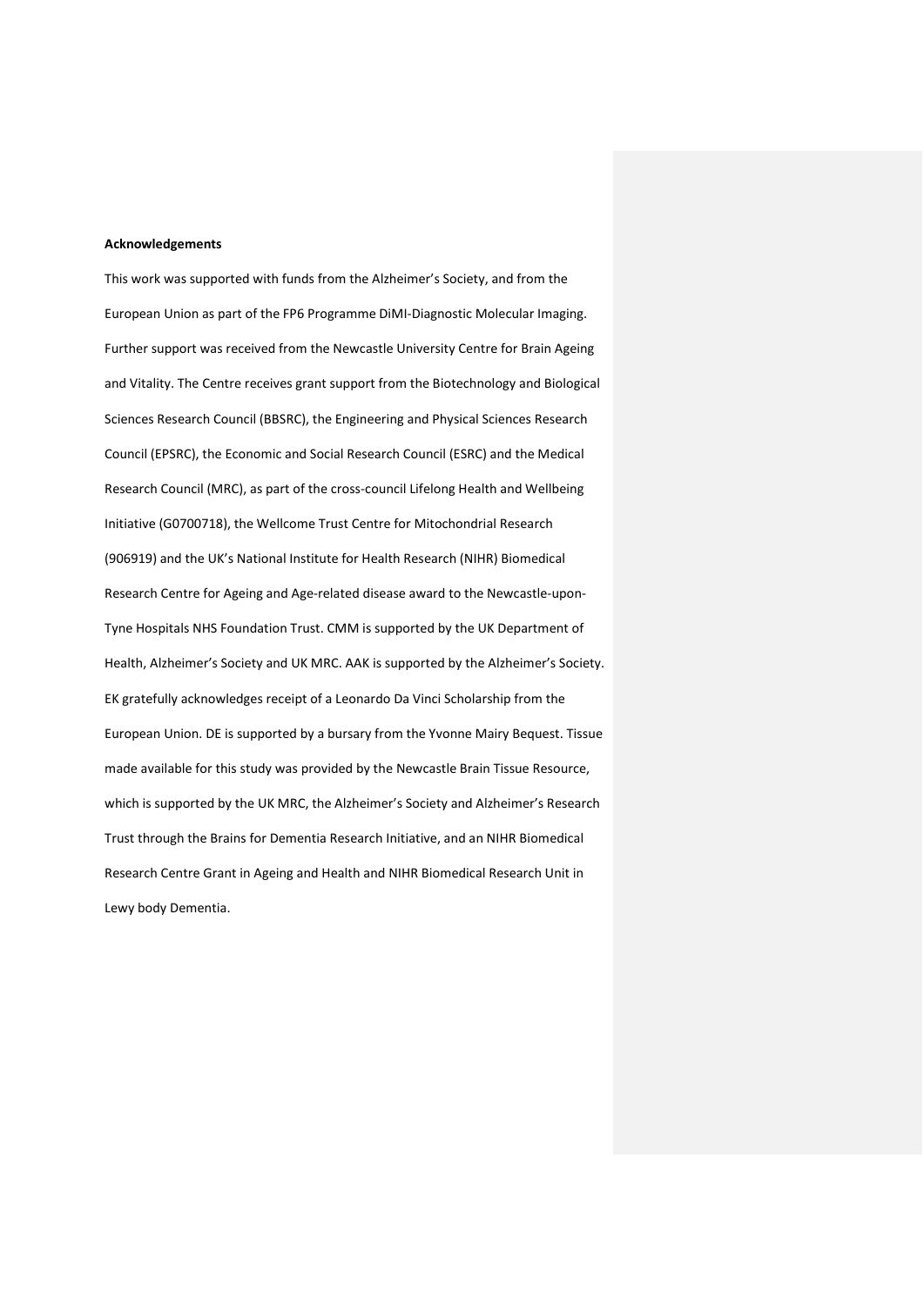# **References**

- <span id="page-26-0"></span>1. McKeith, I.G., *Clinical Lewy body syndromes.* Ann N Y Acad Sci, 2000. **920**: p. 1-8.
- <span id="page-26-1"></span>2. McKeith, I.G., *Consensus guidelines for the clinical and pathologic diagnosis of dementia with Lewy bodies (DLB): report of the Consortium on DLB International Workshop.* J Alzheimers Dis, 2006. **9**(3 Suppl): p. 417-23.
- <span id="page-26-2"></span>3. McKeith, I.G., et al., *Diagnosis and management of dementia with Lewy bodies: third report of the DLB Consortium.* Neurology, 2005. **65**(12): p. 1863- 72.
- <span id="page-26-3"></span>4. Mosimann, U.P., et al., *Characteristics of visual hallucinations in Parkinson disease dementia and dementia with lewy bodies.* Am J Geriatr Psychiatry, 2006. **14**(2): p. 153-60.
- <span id="page-26-4"></span>5. ffytche, D.H. and R.J. Howard, *The perceptual consequences of visual loss: 'positive' pathologies of vision.* Brain, 1999. **122 ( Pt 7)**: p. 1247-60.
- <span id="page-26-5"></span>6. Santhouse, A.M., R.J. Howard, and D.H. ffytche, *Visual hallucinatory syndromes and the anatomy of the visual brain.* Brain, 2000. **123 ( Pt 10)**: p. 2055-64.
- <span id="page-26-6"></span>7. Carter, R. and D.H. Ffytche, *On visual hallucinations and cortical networks: a trans-diagnostic review.* J Neurol, 2015.
- 8. Archibald, N.K., et al., *Visual symptoms in Parkinson's disease and Parkinson's disease dementia.* Mov Disord. **26**(13): p. 2387-95.
- 9. Gallagher, D.A., et al., *Testing an aetiological model of visual hallucinations in Parkinson's disease.* Brain. **134**(Pt 11): p. 3299-309.
- <span id="page-26-12"></span>10. Archibald, N.K., et al., *Visual symptoms in Parkinson's disease and Parkinson's disease dementia.* Mov Disord, 2011. **26**(13): p. 2387-95.
- <span id="page-26-13"></span>11. Archibald, N.K., et al., *The retina in Parkinson's disease.* Brain, 2009. **132**(Pt 5): p. 1128-45.
- <span id="page-26-7"></span>12. Colloby, S.J., et al., *A comparison of (99m)Tc-HMPAO SPET changes in dementia with Lewy bodies and Alzheimer's disease using statistical parametric mapping.* Eur J Nucl Med Mol Imaging, 2002. **29**(5): p. 615-22.
- <span id="page-26-10"></span>13. Lobotesis, K., et al., *Occipital hypoperfusion on SPECT in dementia with Lewy bodies but not AD.* Neurology, 2001. **56**(5): p. 643-9.
- <span id="page-26-11"></span>14. Imamura, T., et al., *Visual hallucinations and regional cerebral metabolism in dementia with Lewy bodies (DLB).* Neuroreport, 1999. **10**(9): p. 1903-7.
- <span id="page-26-8"></span>15. Mosimann, U.P., et al., *Visual perception in Parkinson disease dementia and dementia with Lewy bodies.* Neurology, 2004. **63**(11): p. 2091-6.
- <span id="page-26-9"></span>16. Beyer, M.K., J.P. Larsen, and D. Aarsland, *Gray matter atrophy in Parkinson disease with dementia and dementia with Lewy bodies.* Neurology, 2007. **69**(8): p. 747-54.
- 17. Burton, E.J., et al., *Cerebral atrophy in Parkinson's disease with and without dementia: a comparison with Alzheimer's disease, dementia with Lewy bodies and controls.* Brain, 2004. **127**(Pt 4): p. 791-800.
- 18. Pereira, J.B., et al., *Neuroanatomical substrate of visuospatial and visuoperceptual impairment in Parkinson's disease.* Mov Disord, 2009. **24**(8): p. 1193-9.
- 19. Watson, R., A.M. Blamire, and J.T. O'Brien, *Magnetic resonance imaging in lewy body dementias.* Dement Geriatr Cogn Disord, 2009. **28**(6): p. 493-506.
- 20. Gerlach, M., et al., *Dementia with Lewy bodies and AD are not associated with occipital lobe atrophy on MRI.* Neurology, 2002. **59**(9): p. 1476.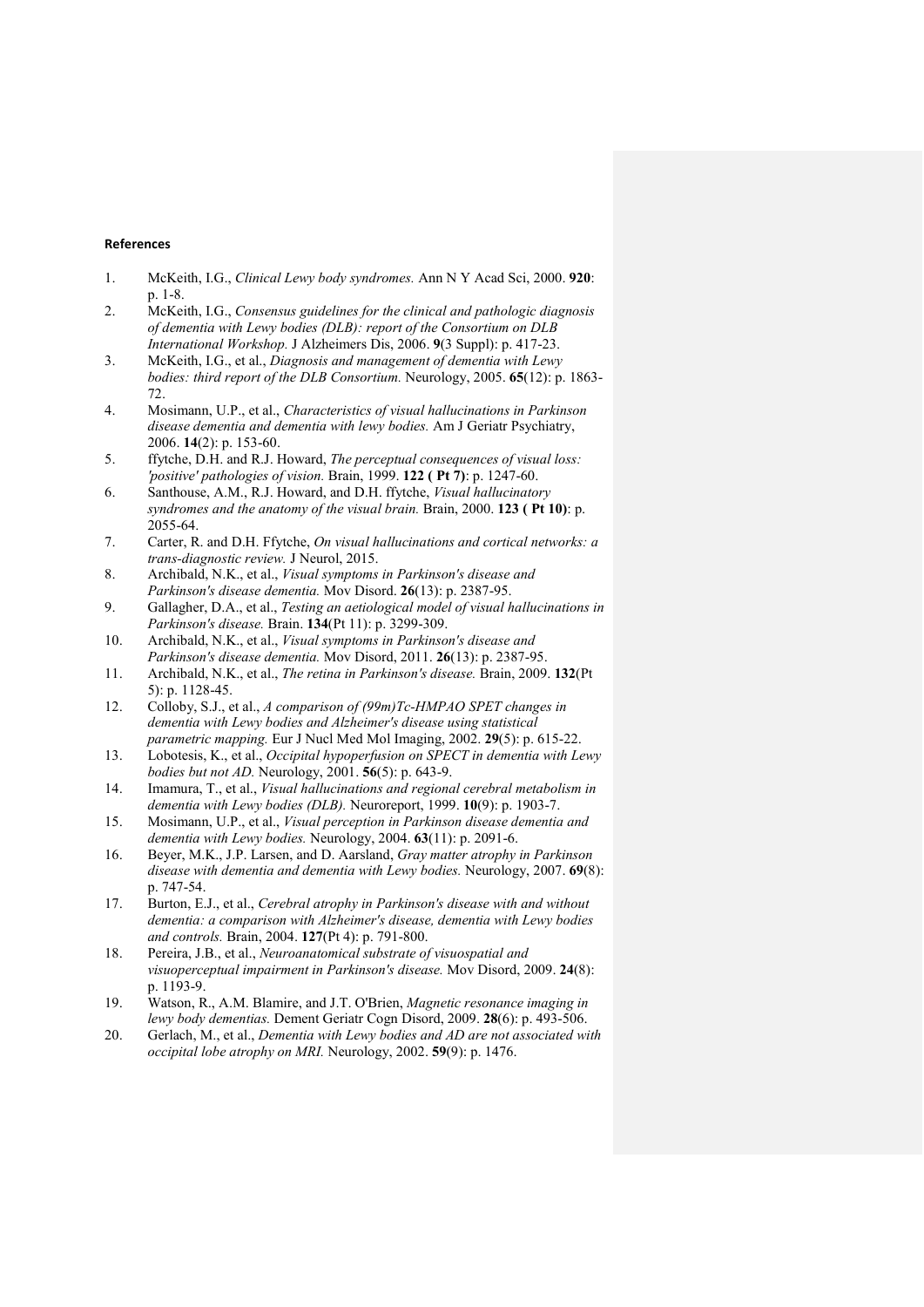- 21. Middelkoop, H.A., et al., *Dementia with Lewy bodies and AD are not associated with occipital lobe atrophy on MRI.* Neurology, 2001. **57**(11): p. 2117-20.
- <span id="page-27-0"></span>22. Higuchi, M., et al., *Glucose hypometabolism and neuropathological correlates in brains of dementia with Lewy bodies.* Exp Neurol, 2000. **162**(2): p. 247-56.
- <span id="page-27-1"></span>23. Yamamoto, R., et al., *Non-uniformity in the regional pattern of Lewy pathology in brains of dementia with Lewy bodies.* Neuropathology, 2005. **25**(3): p. 188- 94.
- <span id="page-27-2"></span>24. Gallagher, D.A., et al., *Testing an aetiological model of visual hallucinations in Parkinson's disease.* Brain, 2011. **134**(Pt 11): p. 3299-309.
- <span id="page-27-3"></span>25. Betts, L.R., et al., *Aging reduces center-surround antagonism in visual motion processing.* Neuron, 2005. **45**(3): p. 361-6.
- <span id="page-27-4"></span>26. Bennett, P.J., R. Sekuler, and A.B. Sekuler, *The effects of aging on motion detection and direction identification.* Vision Res, 2007. **47**(6): p. 799-809.
- <span id="page-27-5"></span>27. Roudaia, E., et al., *Spatiotemporal properties of apparent motion perception and aging.* J Vis, 2010. **10**(14): p. 5.
- <span id="page-27-6"></span>28. Klein, R., B.E. Klein, and K.E. Lee, *Changes in visual acuity in a population. The Beaver Dam Eye Study.* Ophthalmology, 1996. **103**(8): p. 1169-78.
- <span id="page-27-7"></span>29. Sekuler, A.B., P.J. Bennett, and M. Mamelak, *Effects of aging on the useful field of view.* Exp Aging Res, 2000. **26**(2): p. 103-20.
- <span id="page-27-8"></span>30. Kalkstein, J., et al., *Diminished top-down control underlies a visual imagery deficit in normal aging.* J Neurosci, 2011. **31**(44): p. 15768-74.
- <span id="page-27-9"></span>31. Bruyer, R. and J.C. Scailquin, *Effects of aging on the generation of mental images.* Exp Aging Res, 2000. **26**(4): p. 337-51.
- <span id="page-27-10"></span>32. Raz, N., et al., *Age-related deficits in generation and manipulation of mental images: II. The role of dorsolateral prefrontal cortex.* Psychol Aging, 1999. **14**(3): p. 436-44.
- <span id="page-27-11"></span>33. Kravitz, D.J., et al., *The ventral visual pathway: an expanded neural framework for the processing of object quality.* Trends Cogn Sci, 2012. **17**(1): p. 26-49.
- <span id="page-27-12"></span>34. Mishkin, M. and L.G. Ungerleider, *Contribution of striate inputs to the visuospatial functions of parieto-preoccipital cortex in monkeys.* Behav Brain Res, 1982. **6**(1): p. 57-77.
- <span id="page-27-13"></span>35. Harding, A.J., G.A. Broe, and G.M. Halliday, *Visual hallucinations in Lewy body disease relate to Lewy bodies in the temporal lobe.* Brain, 2002. **125**(Pt 2): p. 391-403.
- <span id="page-27-14"></span>36. Harding, A.J., G.A. Broe, and G.M. Halliday, *Visual hallucinations in Lewy body disease relate to Lewy bodies in the temporal lobe.* Brain, 2002. **125**(2): p. 391-403.
- <span id="page-27-15"></span>37. Maurage, C.A., et al., *Retinal involvement in dementia with Lewy bodies: a clue to hallucinations?* Annals of Neurology, 2003. **54**(4): p. 542-7.
- <span id="page-27-16"></span>38. O'Brien, J.T., et al., *Nicotinic alpha4beta2 receptor binding in dementia with Lewy bodies using 123I-5IA-85380 SPECT demonstrates a link between occipital changes and visual hallucinations.* Neuroimage, 2008. **40**(3): p. 1056- 63.
- <span id="page-27-17"></span>39. Ballard, C., et al., *Delusions associated with elevated muscarinic binding in dementia with Lewy bodies.* Annals of Neurology, 2000. **48**(6): p. 868-76.
- <span id="page-27-18"></span>40. Shimizu, S., et al., *Differentiation of dementia with Lewy bodies from Alzheimer's disease using brain SPECT.* Dement Geriatr Cogn Disord, 2005. **20**(1): p. 25-30.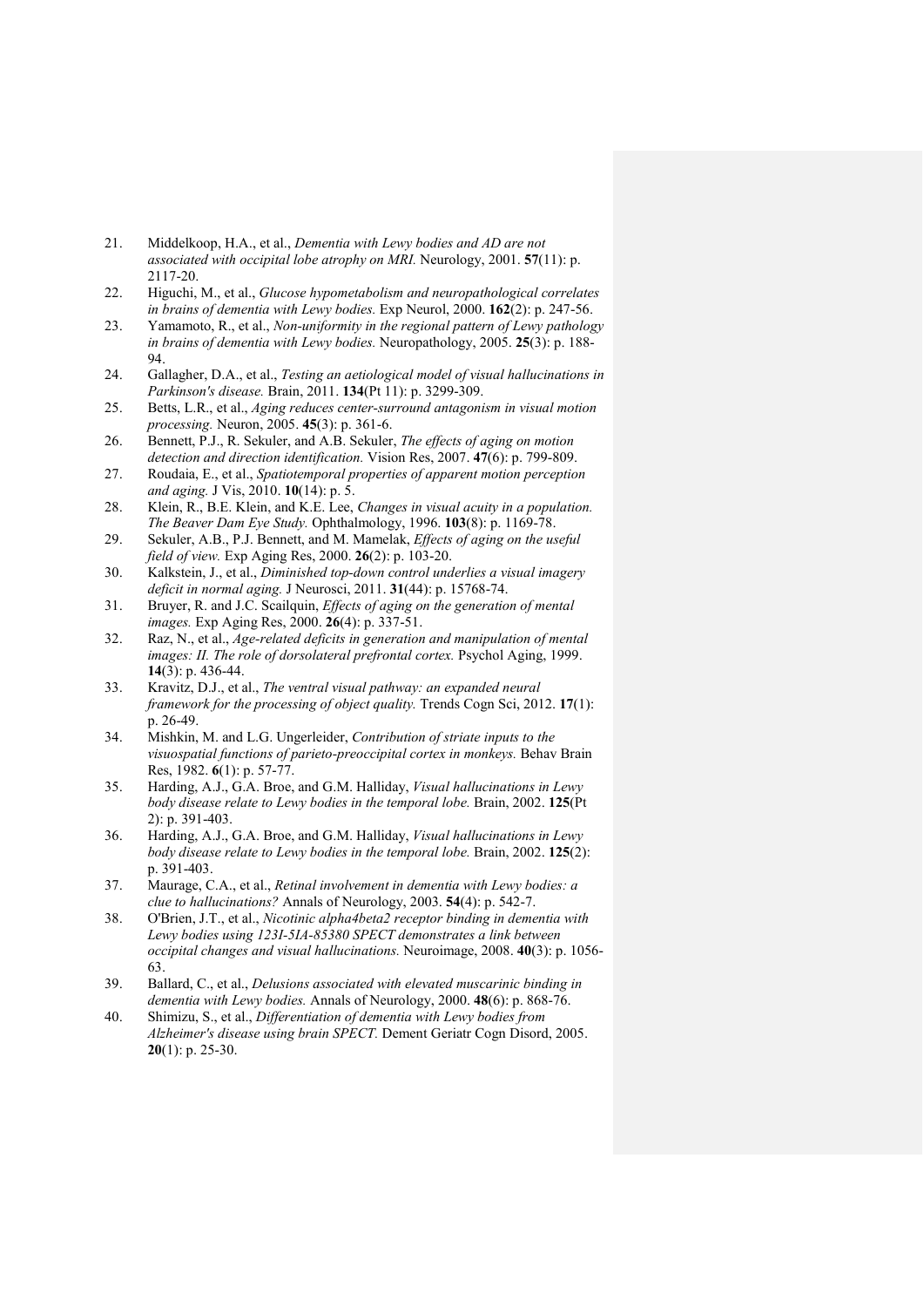- <span id="page-28-0"></span>41. McKhann, G., et al., *Clinical diagnosis of Alzheimer's disease: report of the NINCDS-ADRDA Work Group under the auspices of Department of Health and Human Services Task Force on Alzheimer's Disease.* Neurology, 1984. **34**(7): p. 939-44.
- <span id="page-28-1"></span>42. Braak, H. and E. Braak, *Staging of Alzheimer's disease-related neurofibrillary changes.* Neurobiol Aging, 1995. **16**(3): p. 271-8; discussion 278-84.
- 43. Braak, H., et al., *Staging of brain pathology related to sporadic Parkinson's disease.* Neurobiol Aging, 2003. **24**(2): p. 197-211.
- 44. Thal, D.R., et al., *Phases of A beta-deposition in the human brain and its relevance for the development of AD.* Neurology, 2002. **58**(12): p. 1791-800.
- <span id="page-28-2"></span>45. Schmolesky, M., *The Primary Visual Cortex.* 1995.
- <span id="page-28-3"></span>46. Mandler, M., et al., *Pyroglutamylated amyloid-beta is associated with hyperphosphorylated tau and severity of Alzheimer's disease.* Acta Neuropathol, 2014. **128**(1): p. 67-79.
- <span id="page-28-4"></span>47. Walker, L., et al., *Neuropathologically mixed Alzheimer's and Lewy body disease: burden of pathological protein aggregates differs between clinical phenotypes.* Acta Neuropathol, 2015. **129**(5): p. 729-48.
- <span id="page-28-5"></span>48. Gundersen, H.J., et al., *The new stereological tools: disector, fractionator, nucleator and point sampled intercepts and their use in pathological research and diagnosis.* Apmis, 1988. **96**(10): p. 857-81.
- <span id="page-28-6"></span>49. Sterio, D.C., *The unbiased estimation of number and sizes of arbitrary particles using the disector.* J Microsc, 1984. **134**(Pt 2): p. 127-36.
- <span id="page-28-7"></span>50. Tandrup, T., H.J. Gundersen, and E.B. Jensen, *The optical rotator.* J Microsc, 1997. **186**(Pt 2): p. 108-20.
- <span id="page-28-8"></span>51. Khundakar, A., et al., *Morphometric Analysis of Neuronal and Glial Cell Pathology in the Caudate Nucleus in Late-Life Depression.* American Journal of Geriatric Psychiatry, 2011. **19**(2): p. 132-141.
- 52. Khundakar, A., et al., *A morphometric examination of neuronal and glial cell pathology in the orbitofrontal cortex in late-life depression.* International Psychogeriatrics, 2011. **23**(1): p. 132-140.
- 53. Khundakar, A.A., et al., *Morphometric Analysis of Neuronal and Glial Cell Pathology in the Dorsolateral Prefrontal Cortex in Late-life Depression.* Br J Psychiatry, 2009. **195**(2): p. 163-9.
- <span id="page-28-9"></span>54. Gundersen, H.J. and E.B. Jensen, *The efficiency of systematic sampling in stereology and its prediction.* J Microsc, 1987. **147**(Pt 3): p. 229-63.
- <span id="page-28-10"></span>55. Lin, S.M., et al., *Model-based variance-stabilizing transformation for Illumina microarray data.* Nucleic Acids Res, 2008. **36**(2): p. e11.
- <span id="page-28-11"></span>56. Du, P., W.A. Kibbe, and S.M. Lin, *lumi: a pipeline for processing Illumina microarray.* Bioinformatics, 2008. **24**(13): p. 1547-8.
- <span id="page-28-12"></span>57. Smyth, G.K., *Linear models and empirical bayes methods for assessing differential expression in microarray experiments.* Stat Appl Genet Mol Biol, 2004. **3**: p. Article3.
- <span id="page-28-13"></span>58. Benjamini, Y. and Y. Hochberg, *Controlling the False Discovery Rate - a Practical and Powerful Approach to Multiple Testing.* Journal of the Royal Statistical Society Series B-Methodological, 1995. **57**(1): p. 289-300.
- <span id="page-28-14"></span>59. Ashburner, M., et al., *Gene ontology: tool for the unification of biology. The Gene Ontology Consortium.* Nat Genet, 2000. **25**(1): p. 25-9.
- <span id="page-28-15"></span>60. Falcon, S. and R. Gentleman, *Using GOstats to test gene lists for GO term association.* Bioinformatics, 2007. **23**(2): p. 257-258.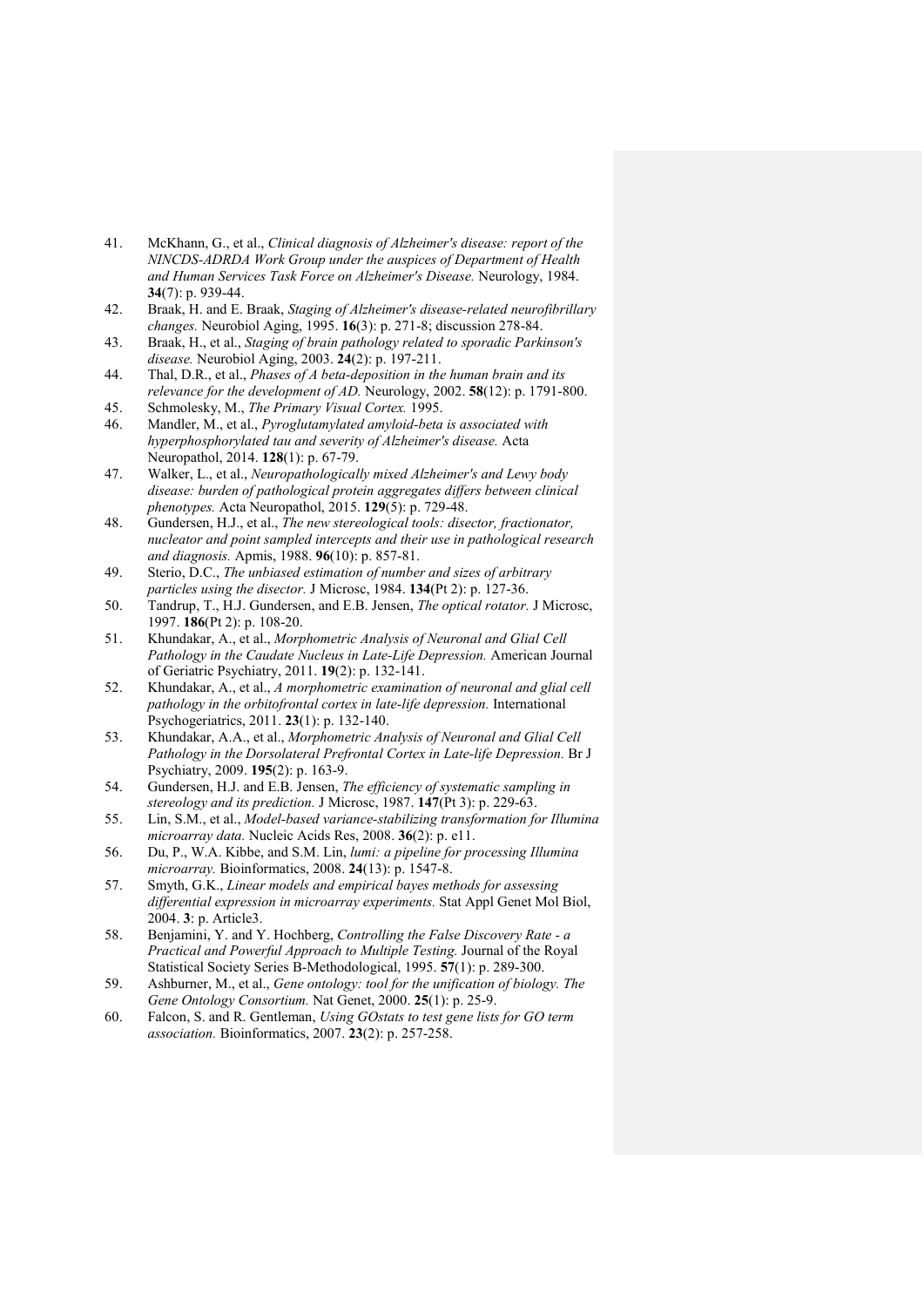- <span id="page-29-0"></span>61. Kanehisa, M. and S. Goto, *KEGG: kyoto encyclopedia of genes and genomes.* Nucleic Acids Res, 2000. **28**(1): p. 27-30.
- <span id="page-29-1"></span>62. Arocho, A., et al., *Validation of the 2-DeltaDeltaCt calculation as an alternate method of data analysis for quantitative PCR of BCR-ABL P210 transcripts.* Diagnostic Molecular Pathology, 2006. **15**(1): p. 56-61.
- <span id="page-29-2"></span>63. Livak, K.J. and T.D. Schmittgen, *Analysis of relative gene expression data using real-time quantitative PCR and the 2(-Delta Delta C(T)) Method.* Methods, 2001. **25**(4): p. 402-8.
- <span id="page-29-3"></span>64. Kingsbury, A.E., et al., *Alteration in alpha-synuclein mRNA expression in Parkinson's disease.* Movement Disorders, 2004. **19**(2): p. 162-70.
- <span id="page-29-4"></span>65. Mukaetova-Ladinska, E.B., *Proteomic Analysis of Primary Visual Cortex (Broddman Area 17) in Dementia with Lewy Bodies.*, 2006, Newcastle **University**
- <span id="page-29-5"></span>66. Kneussel, M., et al., *The gamma-aminobutyric acid type A receptor (GABAAR)-associated protein GABARAP interacts with gephyrin but is not involved in receptor anchoring at the synapse.* Proc Natl Acad Sci U S A, 2000. **97**(15): p. 8594-9.
- <span id="page-29-6"></span>67. Thielmann, Y., et al., *Structural characterization of GABARAP-ligand interactions.* Mol Biosyst, 2009. **5**(6): p. 575-9.
- <span id="page-29-7"></span>68. Fritschy, J.M., R.J. Harvey, and G. Schwarz, *Gephyrin: where do we stand, where do we go?* Trends Neurosci, 2008. **31**(5): p. 257-64.
- <span id="page-29-8"></span>69. Fritschy, J.M., P. Panzanelli, and S.K. Tyagarajan, *Molecular and functional heterogeneity of GABAergic synapses.* Cell Mol Life Sci, 2012. **69**(15): p. 2485-99.
- <span id="page-29-9"></span>70. Lepore, F.E., *Spontaneous visual phenomena with visual loss: 104 patients with lesions of retinal and neural afferent pathways.* Neurology, 1990. **40**(3 Pt 1): p. 444-7.
- <span id="page-29-10"></span>71. Tropea, D., et al., *Gene expression changes and molecular pathways mediating activity-dependent plasticity in visual cortex.* Nat Neurosci, 2006. **9**(5): p. 660- 8.
- <span id="page-29-11"></span>72. Leventhal, A.G. and H.V. Hirsch, *Effects of visual deprivation upon the morphology of retinal ganglion cells projecting to the dorsal lateral geniculate nucleus of the cat.* J Neurosci, 1983. **3**(2): p. 332-44.
- <span id="page-29-12"></span>73. Tropea, D., et al., *Structural dynamics of synapses in vivo correlate with functional changes during experience-dependent plasticity in visual cortex.* J Neurosci, 2010. **30**(33): p. 11086-95.
- <span id="page-29-13"></span>74. Chen, J.L., et al., *Structural basis for the role of inhibition in facilitating adult brain plasticity.* Nat Neurosci, 2011. **14**(5): p. 587-94.
- 75. Keck, T., et al., *Loss of sensory input causes rapid structural changes of inhibitory neurons in adult mouse visual cortex.* Neuron, 2011. **71**(5): p. 869- 82.
- <span id="page-29-14"></span>76. Hendry, S.H. and E.G. Jones, *Activity-dependent regulation of GABA expression in the visual cortex of adult monkeys.* Neuron, 1988. **1**(8): p. 701- 12.
- 77. Marik, S.A., et al., *Axonal dynamics of excitatory and inhibitory neurons in somatosensory cortex.* PLoS Biol, 2010. **8**(6): p. e1000395.
- <span id="page-29-15"></span>78. Hendry, S.H., E.G. Jones, and N. Burstein, *Activity-dependent regulation of tachykinin-like immunoreactivity in neurons of monkey visual cortex.* J Neurosci, 1988. **8**(4): p. 1225-38.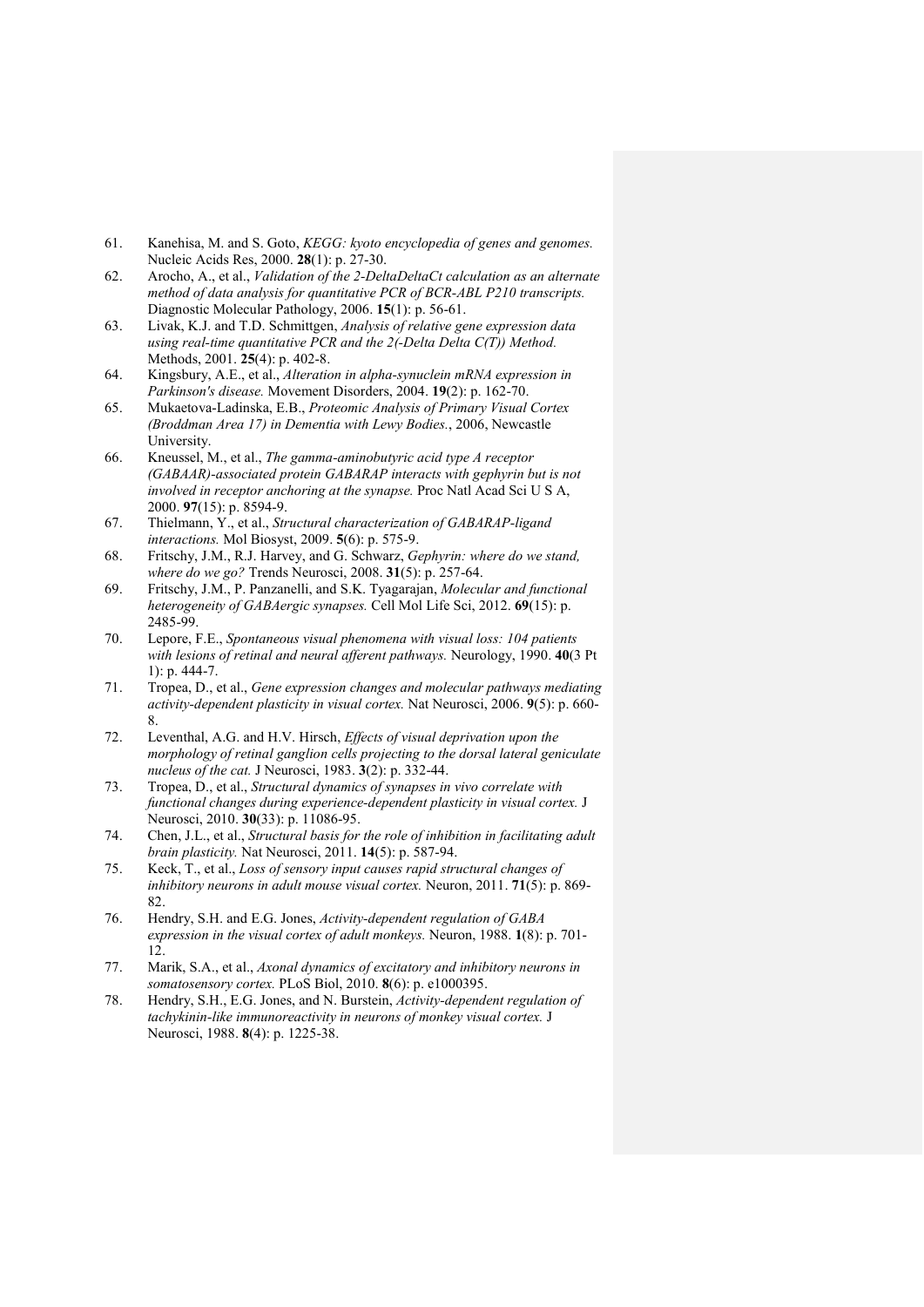- <span id="page-30-0"></span>79. Lunghi, C., et al., *Short-Term Monocular Deprivation Alters GABA in the Adult Human Visual Cortex.* Curr Biol, 2015.
- <span id="page-30-1"></span>80. Leventhal, A.G., et al., *GABA and its agonists improved visual cortical function in senescent monkeys.* Science, 2003. **300**(5620): p. 812-5.
- <span id="page-30-2"></span>81. Taylor, J.P., et al., *Visual cortex in dementia with Lewy bodies: magnetic resonance imaging study.* Br J Psychiatry, 2015. **200**(6): p. 491-8.
- <span id="page-30-3"></span>82. Cancedda, L., et al., *Acceleration of visual system development by environmental enrichment.* J Neurosci, 2004. **24**(20): p. 4840-8.
- <span id="page-30-4"></span>83. Castren, E., et al., *Light regulates expression of brain-derived neurotrophic factor mRNA in rat visual cortex.* Proceedings of the National Academy of Sciences of the United States of America, 1992. **89**(20): p. 9444-8.
- <span id="page-30-5"></span>84. Abidin, I., et al., *Reduced presynaptic efficiency of excitatory synaptic transmission impairs LTP in the visual cortex of BDNF-heterozygous mice.* Eur J Neurosci, 2006. **24**(12): p. 3519-31.
- <span id="page-30-6"></span>85. Capsoni, S., et al., *Differential regulation of brain-derived neurotrophic factor messenger RNA cellular expression in the adult rat visual cortex.* Neuroscience, 1999. **93**(3): p. 1033-40.
- <span id="page-30-7"></span>86. Onofrj, M., et al., *Visual hallucinations in PD and Lewy body dementias: old and new hypotheses.* Behav Neurol, 2013. **27**(4): p. 479-93.
- <span id="page-30-8"></span>87. Hunt, C.A., L.J. Schenker, and M.B. Kennedy, *PSD-95 is associated with the postsynaptic density and not with the presynaptic membrane at forebrain synapses.* Journal of Neuroscience, 1996. **16**(4): p. 1380-8.
- <span id="page-30-9"></span>88. Sheng, M., *The postsynaptic NMDA-receptor--PSD-95 signaling complex in excitatory synapses of the brain.* Journal of Cell Science, 2001. **114**(Pt 7): p. 1251.
- <span id="page-30-10"></span>89. Hof, P.R., et al., *Stereologic evidence for persistence of viable neurons in layer II of the entorhinal cortex and the CA1 field in Alzheimer disease.* J Neuropathol Exp Neurol, 2003. **62**(1): p. 55-67.
- <span id="page-30-11"></span>90. Mann, D.M., P.O. Yates, and B. Marcyniuk, *Some morphometric observations on the cerebral cortex and hippocampus in presenile Alzheimer's disease, senile dementia of Alzheimer type and Down's syndrome in middle age.* J Neurol Sci, 1985. **69**(3): p. 139-59.
- <span id="page-30-12"></span>91. Lewis, D.A., et al., *Laminar and regional distributions of neurofibrillary tangles and neuritic plaques in Alzheimer's disease: a quantitative study of visual and auditory cortices.* J Neurosci, 1987. **7**(6): p. 1799-808.
- <span id="page-30-13"></span>92. Meppelink, A.M., et al., *Impaired visual processing preceding image recognition in Parkinson's disease patients with visual hallucinations.* Brain, 2009. **132**(Pt 11): p. 2980-93.
- <span id="page-30-14"></span>93. Taylor, J.P., et al., *Visual hallucinations in dementia with Lewy bodies: transcranial magnetic stimulation study.* Br J Psychiatry, 2011. **199**(6): p. 492- 500.
- <span id="page-30-15"></span>94. Volman, V., M.M. Behrens, and T.J. Sejnowski, *Downregulation of parvalbumin at cortical GABA synapses reduces network gamma oscillatory activity.* J Neurosci, 2011. **31**(49): p. 18137-48.
- <span id="page-30-16"></span>95. Atallah, B.V., et al., *Parvalbumin-expressing interneurons linearly transform cortical responses to visual stimuli.* Neuron, 2012. **73**(1): p. 159-70.
- <span id="page-30-17"></span>96. Devos, D., et al., *ERG and anatomical abnormalities suggesting retinopathy in dementia with Lewy bodies.* Neurology, 2005. **65**(7): p. 1107-10.
- 97. Harnois, C. and T. Di Paolo, *Decreased dopamine in the retinas of patients with Parkinson's disease.* Invest Ophthalmol Vis Sci, 1990. **31**(11): p. 2473-5.